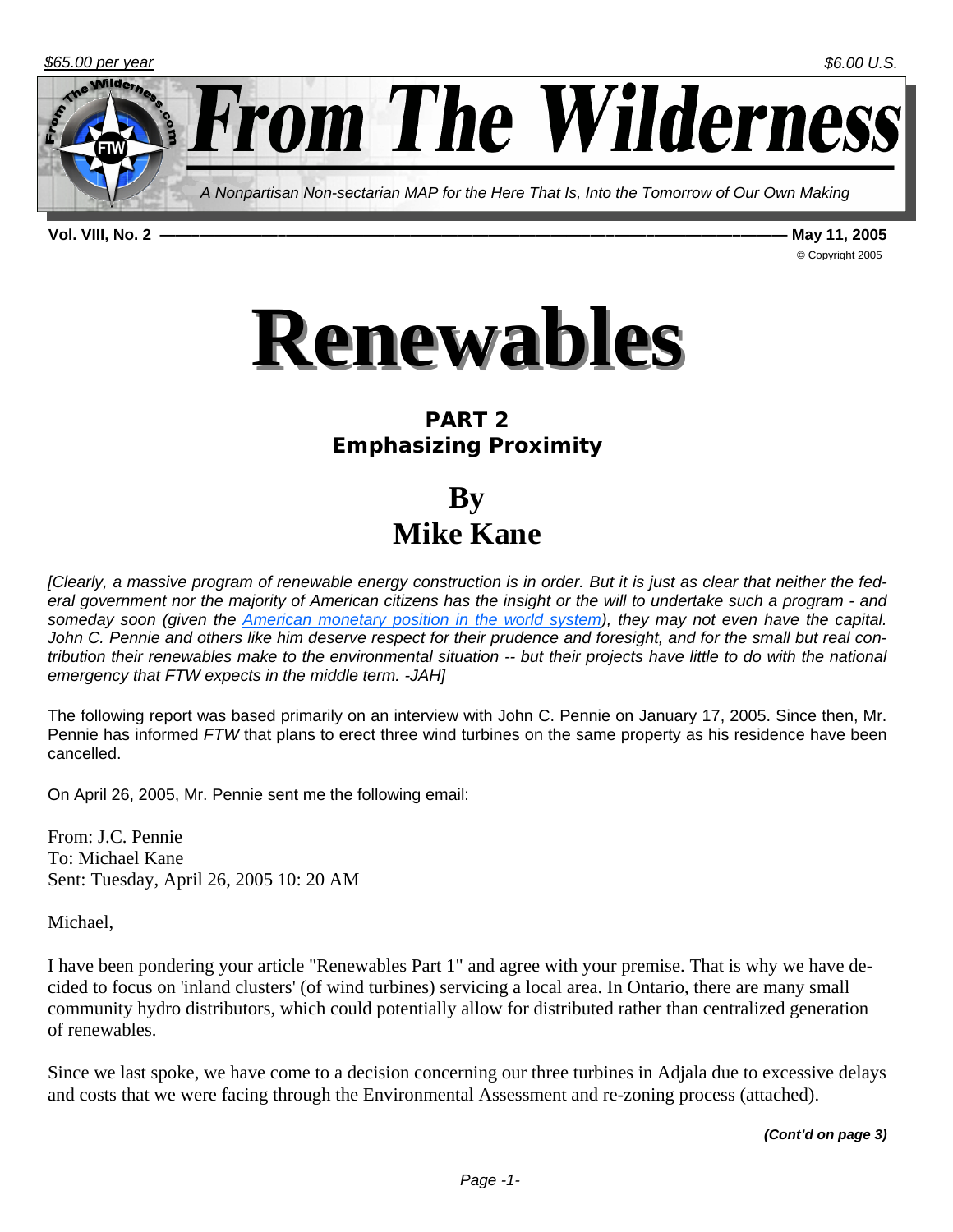### *From the Wilderness*

Michael C. Ruppert Publisher/Editor

| Assistant Managing EditorJamey Hecht, Ph.D.  |  |
|----------------------------------------------|--|
| Contributing EditorPeter Dale Scott, Ph.D.   |  |
|                                              |  |
| Military / Veteran's Affairs EditorStan Goff |  |

*From The Wilderness* is published eleven times annually. Subscriptions are \$65 (US) for 11 issues.

> *From The Wilderness*  P.O Box 6061 – 350, Sherman Oaks, CA 91413 www.fromthewilderness.com editorial: editor@copvcia.com subscriptions and customer service: service@copvcia.com

(818) 788-8791 \* (818) 981-2847 fax

#### **TABLE OF CONTENTS**

| Japan and China: A US Strategic Outlook for the Next Two |
|----------------------------------------------------------|
|                                                          |

© Copyright 2005 Michael C. Ruppert and *From The Wilderness Publications*, www.fromthewilderness.com. All rights reserved.

#### **REPRINT POLICY**

Any story originally published in From The Wilderness more than thirty days old may be reprinted in its entirety, non-commercially, if, and only if, the author's name remains attached and the following statement appears.

"Reprinted with permission, Michael C. Ruppert and From The Wilderness Publications, www.copvcia.com, P.O Box 6061 – 350, Sherman Oaks, CA 91413, (818) 788-8791. FTW is published monthly; annual subscriptions are \$65 per year."

THIS WAIVER DOES NOT APPLY TO PUBLICATION OF NEW BOOKS.

For reprint permission for "for profit" publication, please contact FTW. For Terms and conditions on subscriptions and the From the Wilderness website, please see our website at: www.fromthewilderness.com or send a self-addressed stamped envelope with the request to the above address.

# **The Value of the The Value of the Remaining Wilderness Remaining Wilderness**

**By Dale Allen Pfeiffer** 

April 8, 2005 1300 PST *(FTW)* – **C**ongress is about to open ANWR to oil drilling. Conservative pro-drilling groups have established propaganda sites on the web (ANWR.com, ANWR.org, etc.) touting drilling as humane and responsible, and claiming that the resources of ANWR will feed our energy demands-state by state-for many years to come. Their figures are unrealistic; they must be considering every bit of oil which has even the remotest possibility of existing within ANWR. And they must also be considering every last drop of it to be extractable.

According to the most reliable figures published by the US Geological Survey, found in their 1998 assessment<sup>1</sup>, ANWR contains somewhere between 5.7 and 16 billion barrels of oil (Gb), with the most likely figure being somewhere in the neighborhood of 10.4 Gb. *Recoverable* reserves are estimated to lie between 4.3 and 11.8 Gb, with a mean value of 7.7 Gb. The United States consumed 7.3 Gb of oil in 2003. So, under the best circumstances ANWR could only supply us with a little over one year and a half worth of oil. Compared to other notable oil fields ANWR is 7/100ths the size of Ghawar, and holds about the same comparison to the West Siberian Basin. It is about 1/4th the size of the North Sea Graben deposits. The USGS reports that the entire region of northern Alaska ranks 25 on a listing of world hydrocarbon deposits. $2$  For this we are willing to destroy one of the last pristine habitats on the planet?

The pro-drilling websites claim that drilling will not damage the environment. Some of their material even goes so far as to say that the wildlife will benefit from the careful management of the oil industry. Yet two separate scientific studies point to the opposite conclusion. In an exhaustive study published by the National Academy of Science, a team of researchers studied the cumulative effect of oil and gas activities on the North Slope of Alaska.<sup>3</sup> The researchers found environmental degradation across the board, with loss of habitat and diminished quality of life for most of the wildlife. A study by the USGS found similar results, particularly with regard to Caribou herds.<sup>4</sup> The USGS study looked specifically at caribou within ANWR and found that oil and natural gas

*(Cont'd on page 8)*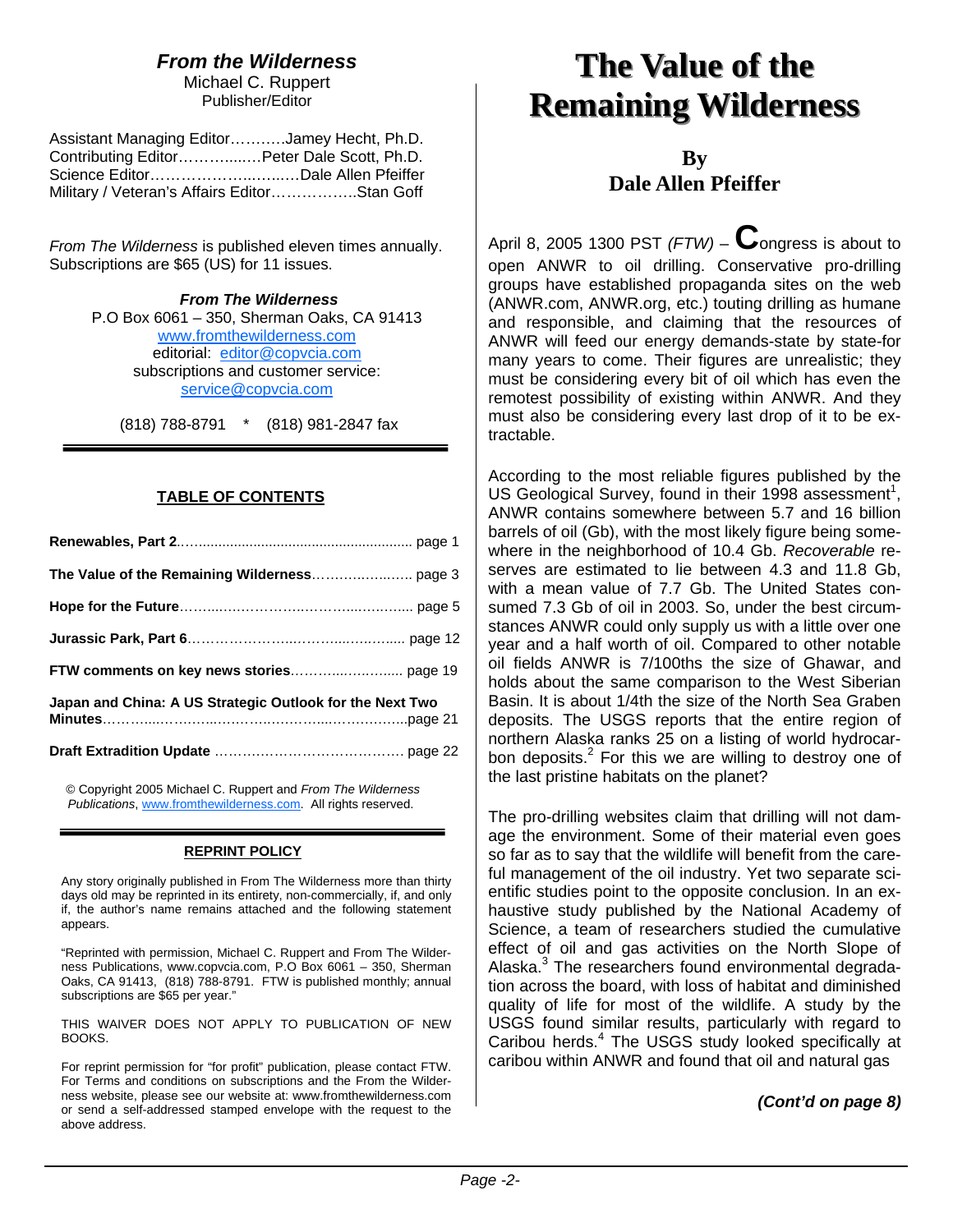Therefore we are now focusing on two sites in other municipalities west of this location, which will be announced shortly.

Regards, John

J.C.Pennie Windrush Energy Land's End Corporation Bus: xxx-xxx-xxxx Fax: xxx-xxx-xxxx www.Windrush-Energy.com

On April 8, 2005, Pennie was quoted in a Canadian weekly, *The Banner*, as saying the decision to move the project to another jurisdiction "had nothing to do with the concerns of some of the residents because we believe, as a result of our work, that there are no health issues to the public. But time is money and it is simply from a business point of view that it didn't make sense."

Pennie did not respond to the following questions prior to publication.

> 1. Which municipalities are now being considered?

> 2. Will you or any of your business partners have the chance to join a wind energy cooperative once the project is complete?

Despite this recent change, *FTW* feels the report produced from the January 17, 2005 interview remains cogent. We present that report now in full, unchanged. - *FTW*

May 4, 2005 0800 PST *(FTW)*: **L**and's End Corporation is building three wind turbines in Hockley Valley where the company's president has built his home. The aerial photograph of the township of Adjala in Ontario, Canada, below shows the president of Land's End Corp., John C. Pennie, is currently living one mile from where the proposed wind turbines will stand.

*FTW's* research indicates that the only way to directly utilize renewable energy is to be near a renewable energy source. In a phone interview, J.C. Pennie was asked if he is aware of peak oil.

"Well I've heard about it," said Pennie. "I haven't done a lot of research on it, but that wasn't the motivation for us to look at this project. I suffer from asthma. I see

many friends and their children, the children more so, have asthma."

He spoke quite idealistically.

"Our motivation initially was that we're going to drown ourselves in pollution if we don't do something. Somebody has to do something. I'm 65 years old and I'm going to do something, and I have a number of partners of similar age - we're going to do something."

"And all of the (wind) power can't be generated along the lakes, and all of it can't be the ideal wind conditions. It has to be distributed and it has to be delivered to users who are close by." Ontario has just approved 2 maior wind farms along Lake Superior's north shore,<sup>1</sup> where the wind is quite strong."

But when first asked why he wanted to build this wind farm he stated, "Partly because we are concerned about the environment and partly because Ontario is short of energy."

Sounds like he is concerned with hydrocarbon depletion - peak or no peak.

*FTW* asked if he planned on using wind energy to heat his home by installing electric heating systems. Currently Pennie heats his home with propane and does not anticipate altering this. He plans on joining a wind energy cooperative with some of his neighbors when the project is completed.

When he first bought the property in Adjala at Hockley Valley, Pennie told his neighbors he wanted to apply for severances to sell the land for horse farms. They supported that use, approving it in the town government. But that support has been withheld from the windmill proposal, which remains unpopular.<sup>2</sup>

The property is on a plateau in Hockley Valley. Pennie explained it wasn't until construction of his home began that he realized Hockley Valley was a fairly windy area. Coincidentally, he and some partners were looking for land on which to develop a small wind farm and according to Pennie, as luck would have it, his home was well suited for such a project.

"We found that the wind here made construction pretty difficult. They would be lifting a sheet of plywood and it would fly out of their hands, stuff like that. So we decided to test the property and got some reasonable results. It's not the windiest section in Ontario. But my partners and I felt - there were industrial companies in the area - that it would be a good thing for Ontario's energy if all of the windmills weren't along the lakes… so we took the property off the market to sell as real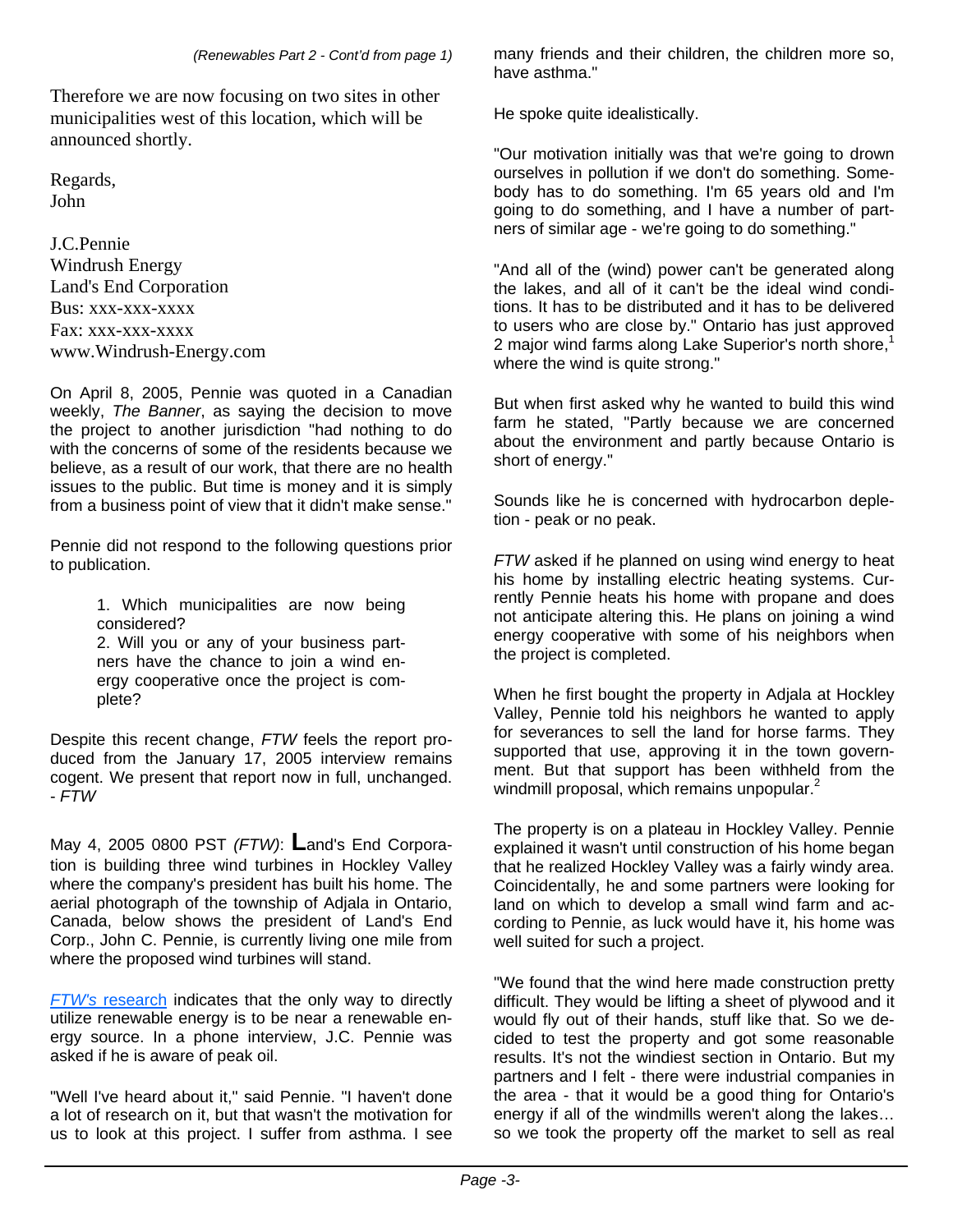estate, and decided to work on developing it as an energy site."

electricity regardless of hydrocarbon depletion and its accompanying politics. Wind fluctuation will vary, so

Land's End Corporation is made up of six individual investors, including Marilyn Fields who is president of the DAREarts Foundation for children. DAREarts has worked with NATO peacekeeping forces in a card writing campaign designed to garner donations in support of children in war torn nations such as Kosovo. As part of the larger DAREarts program, artist Mark Raynes Roberts has presented windmills as sculptural art



**Aerial View of Site with Proposed Wind Turbines Superimposed** photo originally published by Windrush Energy http://windrush-energy.com/newspaper.pdf

forms - both esthetically and philosophically - to Canadian school children.

Overall, the Land's End project seems to be good for everyone in the area. If this reporter had \$10 million<sup>3</sup> to invest in such a project, he just might. What could be a better investment in the new millennium than energy security? 4.5 megawatts capacity of wind energy en-



Land's End Corporation's current project at Hockley Valley demonstrates that there are wealthy individuals who are preparing for Peak Oil - whether consciously or by happenstance.



## **The Principals of Land's End Corporation**

J.C. PENNIE- President, Land's End Corporation - Mr Pennie is the winner of the first Niagara Escarpment Commision architectural award for design and development in Caledon. Mr. Pennie has been Chairman of the international companies in fields as diverse as computer imagery for TV & motion pictures and industrial construction. He is building a residence at Land's End.

photo originally published at http://windrush-energy.com/index-3.htm#principals

sures J.C. Pennie, his wife, and neighbors who join the wind energy cooperative will have a steady stream of best. The renewable projects they endorse cannot replace the level of hydrocarbon consumption we cur-

there is the possibility of installing battery systems to store energy for when the turbines don't spin.

Renewable energy will be increasingly valuable, especially in the context of Peak Oil. Businesses near Land's End will be more than happy to buy wind energy, helping to curb their CO2 emissions in line with the Kyoto Protocol, which is coming into effect now that Russia has ratified the treaty.

> So what are *you* doing to prepare for peak oil?

Today, some efforts to help the average citizen do appear to be in place - such as the Apollo Alliance or Set America Free - but that appearance is skin deep at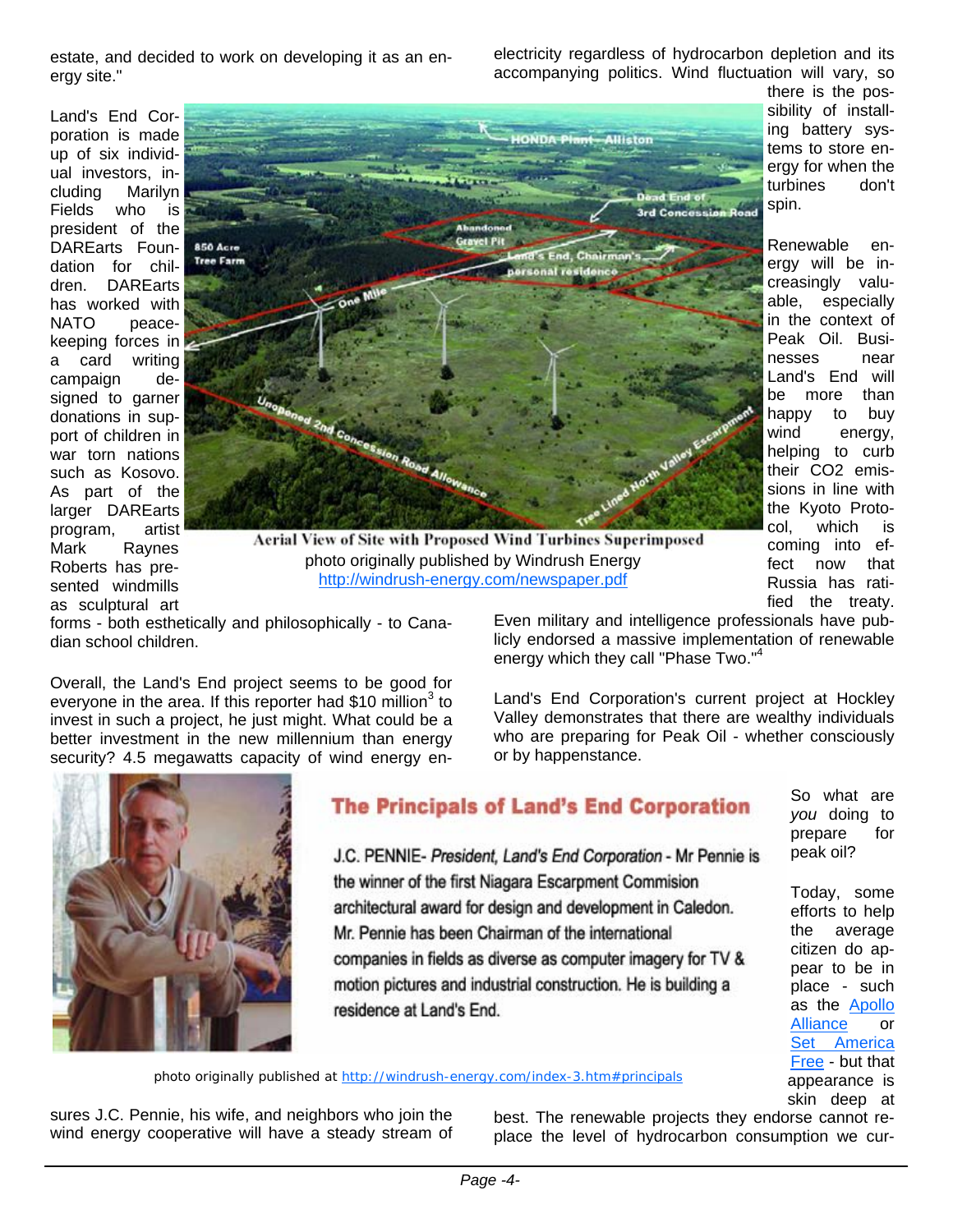rently consume. Not even close. Yet the Apollo Alliance presents its information as if renewable energy projects will allow for economic growth to continue at current rates.

*Set America Free* is an organization of war hawks who have recently -- suddenly - begun to back the implementation of renewable energy projects. Their rhetoric is that dependence on foreign oil is a threat to our "national security." Renewables will certainly make the war machine more efficient as the effects of hydrocarbon depletion set in. It's much easier to talk about terrorism than the geological reality of hydrocarbon depletion.

As pointed out in Part 1 of this series and repeated here, wealthy individuals are preparing themselves while the masses remain exposed to severe scarcity in the coming years.

John C. Pennie is the former Chairman of the now bankrupt American ECO Corporation. This Canadian company was headquartered in Houston, TX, owning multiple American corporations in California, New Jersey, Texas, Louisiana, Ohio, North Carolina and Oregon. Mr. Pennie said he was placed as Chairman for a short period to help the company through difficult times.<sup>5</sup>

<sup>1</sup> "Sites get green light for MNR," staff writer, The Chroni*cle Journal*, January 30, 2005 www.chroniclejournal.com/story.shtml?id=25554

<sup>2</sup> "Controversy over wind turbines in Hockley continues," by Constance Scrfield-Danby, *The Banner*, December 7, 2004 http://www.northpeel.com/br/orangeville/news/ story/2405351p-2784127c.html

 $3$  "Residents tilting at wind mills," by Jason Ballantyne, *Alliston Herald*, February 15, 2005 http:// www.simcoe.com/sc/alliston/story/2271659p-2632832c.html

<sup>4</sup> "National Security to Lead Renewable Energy Deployment," by Jesse Broehl, RenewableEnergyAccess.com, December 14, 2004 http://www.fromthewilderness.com/ free/ww3/010305\_energy\_deployment.shtml

<sup>5</sup> According to the FEC (Federal Elections Commission), American ECO Corp. had given illegal campaign contributions to the Clinton/Gore campaign as a foreign national interest. This does not appear to have occurred while John C. Pennie was Chairman.

http://www.fec.gov/press/20020927mur.html document mirrored here http://www.thememoryhole.org/pol/fecclinton-gore.htm

# **Hope for the Future Hope for the Future**

## **The Failure of the Left**

#### **By Dale Allen Pfeiffer**

*[Once you've heard an elegant formulation of the Second Law of Thermodynamics -- Entropy is a measure of the disorder of a system; whenever energy freely transforms from one form to another, the direction of transformation is toward a state of greater disorder and therefore toward one of greater entropy - it's hard to sustain any faith at all in the free market as a guarantor of perpetual prosperity. Endless capital accumulation and growth remains modernity's dearest fable, while just beneath its ideological surface the basic truths of the natural world smile at our foolishness. Dale Allen Pfeiffer is FTW's Science Editor, a man well acquainted with the limits of energy exploitation in a finite world. Here he asks why the thinkers, voters, and marchers of the left -- whose critique of capitalism is supposed to be robust and actionable -- have missed the great discreditor of its central illusion. Without endless resources to consume and a bottomless pit into which waste products may drain forever, capitalism simply cannot endure.*

*Granted, the left has predicted capitalist collapse for two hundred years, yet the Dow hovers above ten thousand. People have been anticipating environmental breakdown for more than two thousand years, yet the wheat keeps coming up in the summer. Why? Well, imagine a spacecraft that has run out of fuel, gradually falling into some distant star. Everyone who observes a section of its fall during his lifetime predicts that it will get there and burn, but it doesn't yet, so he's called a fool. Capitalism is like this falling ship, except that the signs of its descent aren't always obvious to the people locked inside. And now they're sweating. - JAH]*

*May 9, 2005 1000 PST (FTW)* **I**t would seem natural for the left to take up the topic of resource depletion, and Peak Oil in particular. These problems are indicative of the failure of our current socio-economic system and the need for change. We have squandered our resources in a mad rush of rampant consumption. One would think that the left would have a field day with this. Yet the left has gone out of its way to avoid this issue.

For the most part, progressive voices and alternative media outlets have resisted the message of Peak Oil. Even now that it is staring them in the face, they are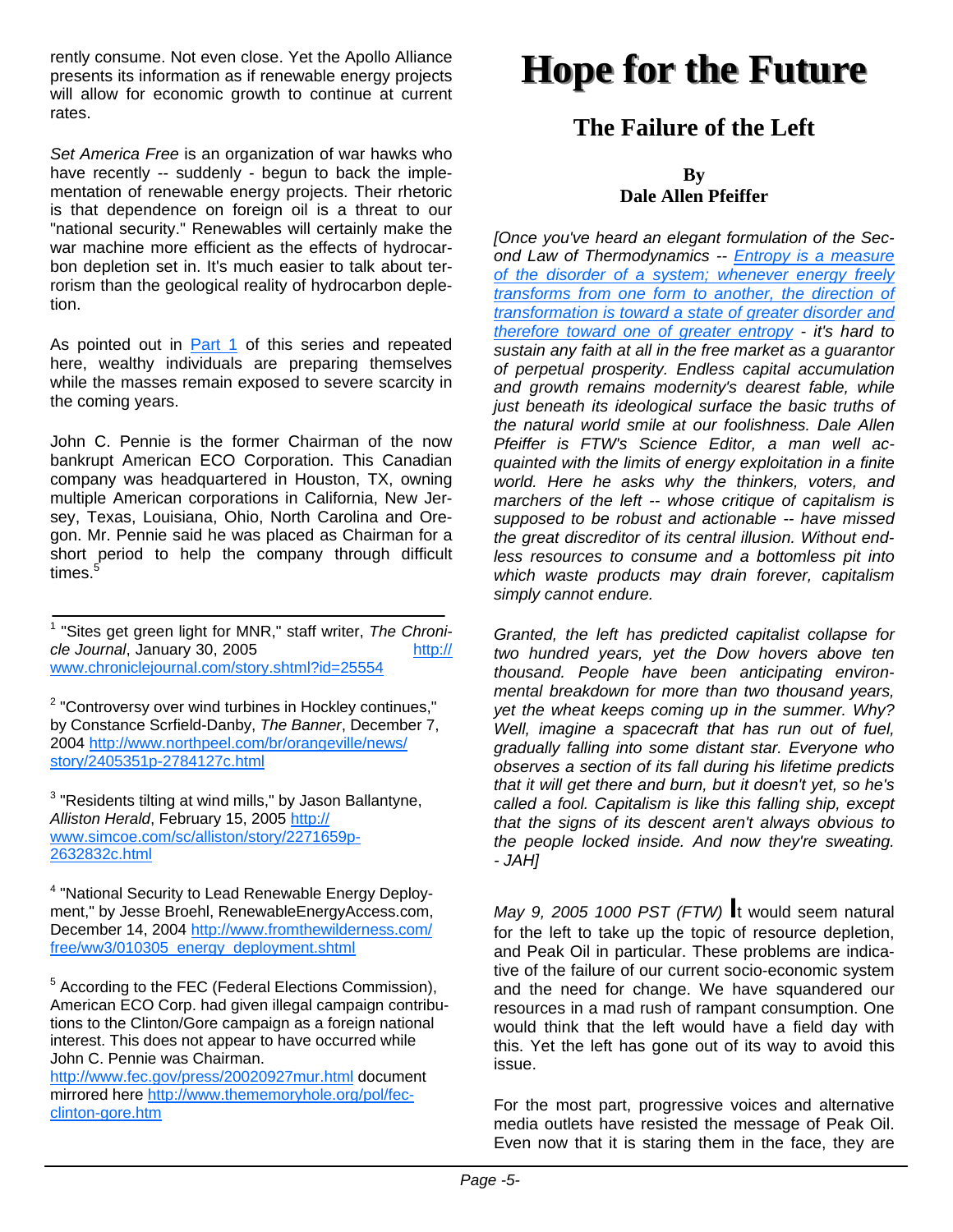reluctant to admit it and are making no organized attempt to deal with it. Instead, they have either been vehement in their denial of Peak Oil, or they have pointed to a techno-fix without taking a good strong look at the likeliness of such a solution.

This failure to discuss Peak Oil and its implications has left the field open to the other side of the political spectrum. Without so much as an argument from the left, the right will institute their own solution to the problem: a militant grab for the remaining hydrocarbon resources, the opening of protected wilderness to exploitation, corporate welfare, a push for coal and nuclear power, and a restriction of liberties for the general public. The opposition will be left to protest loudly against these tactics-something it has become very good at.

Yet the solution of the right is no solution at all, merely a vain attempt to stay the course and hold on to their position at the top of the heap. Ironically, a sustainable solution calls for many of the same goals which the left has long held dear. What is more, the public-as it wakes up to the problem-is frightened for their welfare and clamoring for a solution.

#### **The Salvation of the Left**

It is the duty of the left to point the way to a new sunrise. We must answer the cries of our friends and neighbors with soothing words of hope and promise. We must announce a new age of hope, compassion, quality of life, and freedom from the tyranny of corporate capitalism.

One way or another, energy depletion will spell the end of globalization and conspicuous consumption. Surviving the end of the oil age will require us to get to know our neighbors, to rediscover our local communities, and to become responsible stewards of our local environment. We will learn first hand the humane importance of family planning, birth control and freedom of choice. Are these not goals of the left?

The path will be fraught with hardship. But if we begin preparing now, we can ensure that the future holds a world where the values of freedom, equality and justice are known and cherished, a sustainable world in harmony with nature, a world rich with community and quality of life.

First the left must wake up to the reality of resource depletion. We must loudly and boldly articulate our vision for the future, and we must act to bring this vision to fruition. We need artists-painters, musicians, and above all storytellers-to paint this vision for us, to sound it out and give it substance. We need a renaissance of art, thought and action to bring us out of these dark days of corporate capitalism, conspicuous consumption and media monopoly.

As activists, we must learn that protesting is the least important of our activities. It is the duty of activists everywhere to organize locally and begin building the world of the future within the hollow husk of today.

#### **12 Fun Activities for Activists**

#### *Community Vegetable Gardens*

Lobby your communities and neighbors to allow you to plant up and tend vacant lots. If you live in an apartment complex with a suitable roof, lobby the management to allow you to build and tend planting boxes on the roof. This is an activity which can foster a strong sense of community between you and your neighbors.

#### *Operation Johnny Appleseed*

Take a cue from that activist of American folklore and just start planting. Always save your apple seeds, pear seeds, peach pits, grape pips, cherry pips, etc. Save them and plant them wherever you find a likely spot. You can do this with any hardy perennial-fruits, roots and a select group of vegetables. You can even donate a little money and time to the purchase and planting of saplings, vines (grapes), bushes and brambles (blueberries and raspberries), or runners (strawberries).

You could also take a tip from the American Indians and other native peoples and promote the propagation of beneficial wild plants. The study of permaculture lends itself to this activity.

#### *Food Not Bombs*

This is perhaps the best single idea to come out of the Anarchist movement in the last fifty years. What is wrong with the Salvation Army, soup kitchens and other charities? For one thing, the majority of food charities expect something in return, usually a religious conversion. But there is a more basic problem with traditional charities: they are charities. People who are well off are taking time to help the downtrodden. However well-meaning, those who come for the food are made to feel like beggars, beholden for the charity they receive and dependent on the charity of others.

In Food Not Bombs, fliers are passed out announcing an open picnic at a local park, or some such place. The food is prepared ahead of time and laid out where everyone can serve her or himself. And then everyone sits down to eat together.

Food Not Bombs picnics can be combined with educational tours to identify local edible plants. You can even show off the fruits of your free plantings or invite folks to help out with the local community garden.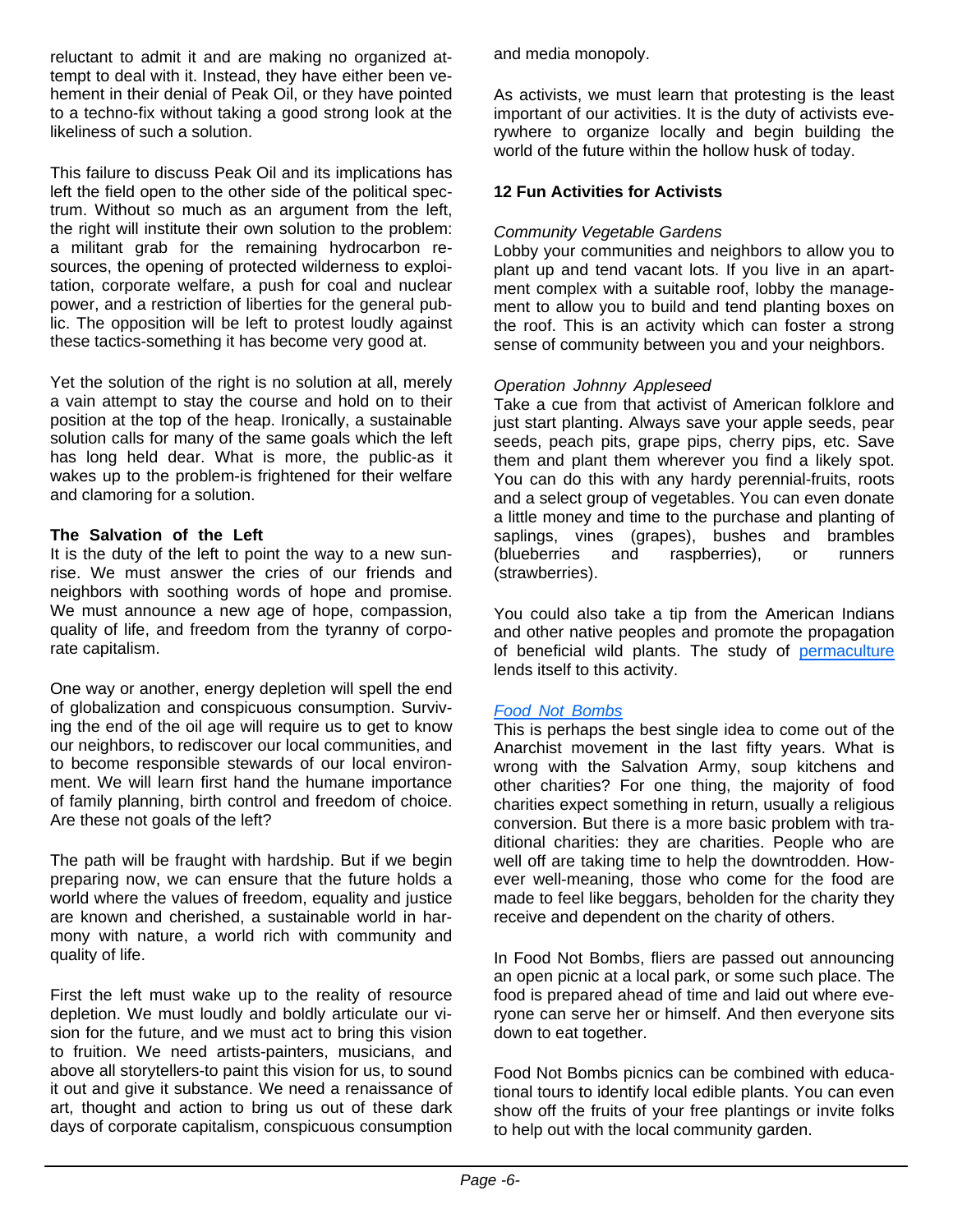#### *Farmer's Markets and CSA's*

If you can locate a nearby Farmer's Market or Community Supported Agriculture (CSA), then patronize the former or join the latter. CSA's are farms dedicated to serving their subscribers. For a yearly subscription price, members are given a percentage of the produce. Subscribers sometimes pitch in with the harvesting and other activities. The farmers usually accompany their produce with advice for food preservation.

If you can't find a local Farmer's Market or CSA, consider organizing one.

#### *Community Transportation Networks*

This is an idea which is bound to become more popular as gas prices go up. Form a community car pool, not just for the commute to and from work, but to shopping centers and elsewhere. You can set up a local network to match up people who need to go to specific places at specific times, so that they can share rides.

With the US becoming increasingly dependent on foreign oil, and with US soldiers dying in oil wars, isn't it unpatriotic for each single person to drive around by him- or herself?

#### *Bicycle Co-ops and Bicycle Trails*

Bicycle co-ops can maintain a fleet of bicycles for the use of members, or for temporary rental by nonmembers. The co-ops maintain the bicycles, collect them and return them to distribution centers. Bicycle co-ops can lobby local communities for bicycle trails and donate time to the maintenance of those trails.

#### *Support Local Businesses, particularly Co-ops*

How many local businesses are left in the wake of globalization? While supporting local businesses, press to ensure that those businesses are ethical and responsible.

#### *Form Co-ops*

There is no end to the essential services which can be provided through co-ops. Co-ops give a community control over the provision of necessities.

#### *Organize Community Activities*

Community entertainments such as barn dances, music and art festivals or community theatres not only provide entertainment, they provide venues where people can socialize. Here you can meet like-minded folks who would be interested in taking part in the other activities mentioned here. These concerts and festivals also provide forums for local artists to reach an audience and/ or inspire them with visions of where they can take their community.

Other activities provide a pleasant setting for doing te-

dious work, or group support to get things done. This includes quilting bees, sewing circles, or fix-it fairs where everybody can bring old appliances to fix or salvage.

#### *Community Refurbishing Co-ops*

Such groups can help to remodel homes for greater energy efficiency, erect or refurbish community centers, or possibly erect shelters for the homeless.

#### *Community Energy Production Co-ops*

Such organizations can provide local, community owned and maintained, low level energy production. Depending on local conditions, potential power sources could be wind turbines, solar cells, hydroelectric, or even geothermal (in select areas).

#### *Ecovillages*

Here is the ultimate activity, an entirely self-sustaining community. This is the eventual goal towards which we must all direct our activities if we are to have a free, equitable and just society. That is, a society where the quality of life makes life worth living and where we can reside happy and contented to watch our children grow up in a positive and healthy environment.

This is the vision which the left can hold out to the public, a vision which cannot be matched by the right's appeal to fear, anger and greed.

#### **Emblems of the Left**

The left also needs visible emblems to give them a sense of identity and help draw in the public. The right has thoroughly laid claim to the American flag and to the colors red, white and blue. These symbols have been imbued with nationalism, false pride, vengefulness, obedience to authority, selfish insolence, and even divine right. These symbols have been so thoroughly identified with the right in the public mind as to be inseparable from the attitude "My country right or wrong, love it or leave it, blessed by god."

The left needs noble symbols that effectively appeal to higher values than base nationalism. We need symbols that evoke the cherished ideals of liberty, equality and justice.

To this end, I suggest we stake a claim to the bald eagle. Not a cartoon eagle in red, white and blue. Nor an eagle superimposed over a background of stars and stripes. We need images of eagles flying in a blue sky, of eagles flying over mountains and wilderness, with the words "Liberty, Equality and Justice for All."

The bald eagle is not only the national bird, it is also the symbol of what is at risk - endangered wildlife and vanishing wilderness. In its association with the wilder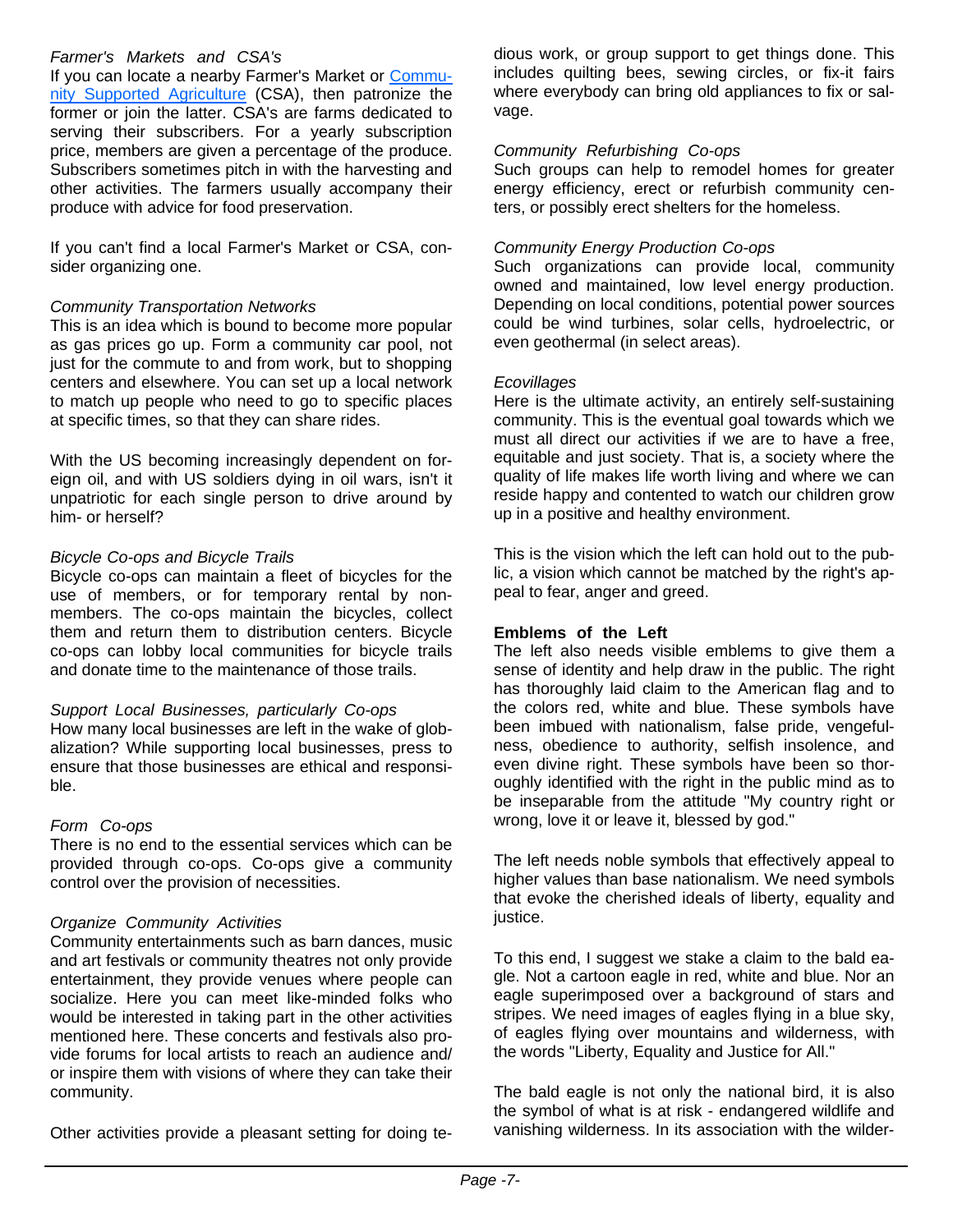ness, it is the perfect symbol of freedom and justice.

Another emblem which could be claimed by the left is the stylized image of a circle of people holding hands, men, women and children of all colors. At the center of their circle could be a house to symbolize home and community, and/or a tree to symbolize harmony with nature. And around the outside of the circle, there could be words like: freedom, equality, justice, democracy, harmony, quality, sustainability. Or there could be a motto such as: "Let not fear, greed or anger destroy what we have."

#### **Conclusion**

It is time for the left to step up to bat. There is no need to fearfully deny the reality of resource depletion. And we have every reason not to leave the field of action to the right and confine ourselves to protest and reaction.

There are hard times ahead, but there is no need to give up hope if we can stand together to meet what is to come. The left does have a positive vision to offer, but it must be trumpeted loudly and we must take the initiative.

Failure to do so will lead to a dark and dismal future. Let us reject the darkness and strive toward the light.

*Dale Allen Pfeiffer is a geologist and a novelist. He is the author of The End of the Oil Age and The Linnet's Song. His most recent book is the novel, Giants in Their Steps. He is currently at work on a book about the implications of energy depletion for agriculture.*

#### *(The Value of the Remaining Wilderness -- Cont'd from page 3)*

activities would have a negative impact upon the caribou. ANWR holds one of the largest remaining caribou herds in the Arctic. And that herd is now endangered.

But what does a herd of caribou matter when compared to a few years of domestic oil production and a nice profit for a few people in key places? When the lights go out in the lower 48, and gas stations begin rationing, will we allow a bunch of ungulates to stand in the way of a slight increase in domestic energy production?

#### **As goes ANWR…**

ANWR is only the most noticeable tip of the iceberg here, as the White House and Congress are working together to open our entire remaining wilderness to resource production. Other prominent targets include opening protected



*Natural gas resources of the Rocky Mountain Region* Image from **Coal Bed Gas Resources of the Rocky Mountain Region**, USGS, last modified Jan. 28th, 2004 http://pubs.usgs.gov/fs/fs-158-02/fs-158-02.html

lands in the Rocky Mountain fore-thrust and elsewhere to energy production, and opening all of our national forests to logging (in doublespeak language, in order to protect them from forest fires). Nor is this madness confined to the US. Canada is preparing to rip up much of Alberta in order to reach the precious tar sands. In the process they will create a new mountain range composed of tailings, and the world's largest waste water reservoir.

We are witnessing the start of a mad scramble for crumbs as Peak Oil announces the end of abundance. Since the dawn of the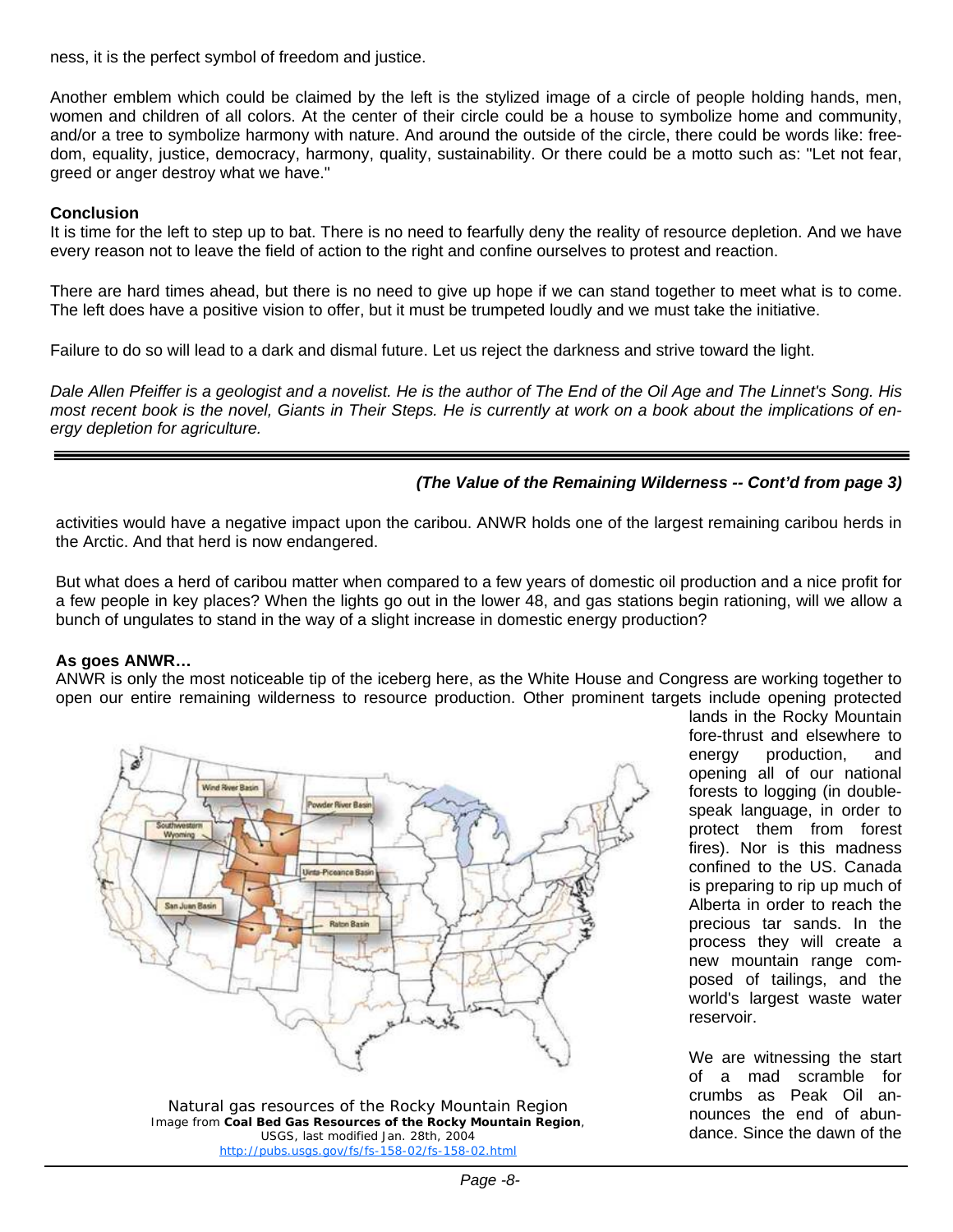

*Oil Shale Resources of North America* Image from **Earth; an introduction to physical geology, 6th Edition**, Tarbuck & Lutgens Prentice-Hall, 1999.

industrial age, and mostly within the last century, we have gobbled up resources at a prodigious rate. Within the next few decades we will see shortages of everything from phosphorus to iron, aluminum and other various metals. We will soon face shortages of wood, fertile soil and drinking water. Even if we continue to fend off this initial scramble to open the remaining wilderness, the question is for how long? From here, the situation will only worsen. And how long can we keep the vultures out of the remaining wilderness once resource depletion once resource depletion begins to impact our daily lives?

Is our remaining wilderness only valuable to us as a repository of resources against the fast approaching day when they will be needed? Is that why we set these lands aside and protected them from commercial enterprise? Are we so far removed from the wilderness that we can no longer remember its real value?

#### **The Value of the Wilderness**

It's often said that the ultimate value of the wilderness lies in biodiversity. The remaining wilderness holds the tattered web of life on this planet together. Species extinctions are continuing at an alarming rate as a result of the activities of industrial

man. The web of life is already off balance; if we pillage the remaining wilderness, we risk severing the remaining key threads in that web. And no one can foresee where this chain of effects will lead.

So are we utterly dependent on a modicum of biodiversity to keep our ecosystem from total collapse. But we must also regard the remaining wilderness as the only grounds for hope that life may continue on this planet after humanity is gone.

Others emphasize the aesthetic dimension of the wilderness. To ruin the last areas where the wolves trot and the falcons soar would be tantamount to defacing the Mona Lisa or bulldozing the Sistine Chapel. Sadly, the history of both art and nature at the hands of our species shows that beauty is no defense.

Ethics often gets mentioned in connection with the wilderness, usually in the form of the truism that destroying the remainder of the natural world is morally wrong.

But I want to emphasize a different ethical dimension of the wilderness: it is the sanctuary of freedom, and that this is its greatest value. If we are to take seriously the founding images and stories of American identity, we must regard the wilderness as the soul of America: it gave the native peoples their ways; it called to the frontiersmen, the mountainmen and the explorers; and because it bespoke a dig-



*The Athabasca Tar Sands of Alberta, Canada* Image from **Earth; an introduction to physical geology, 6th Edition**, Tarbuck & Lutgens

nity and self reliance that Europe had lost, it was the source of an American spiritual strength that found expression in the Declaration of Independence and in Whitman's *Leaves of Grass*.

#### **The Sanctuary of Freedom**

In the American lexicon, freedom has come to mean the freedom of corporations to generate profit and the freedom of the public to consume. The ugly irony here is that consumption itself is antithetical to freedom, because chasing the illusory fulfillment of artificial needs prevents us from determining our own real needs. If you own a car, or a house, or any other possessions, then you are tied down by your car insurance, your mortgage, your bills, your consumer debt, and the material things themselves. If freedom is measured by the ability to do whatever you want, whenever you want and wherever you want, the freest person you are likely to see is that homeless guy riding his bicycle and rifling through garbage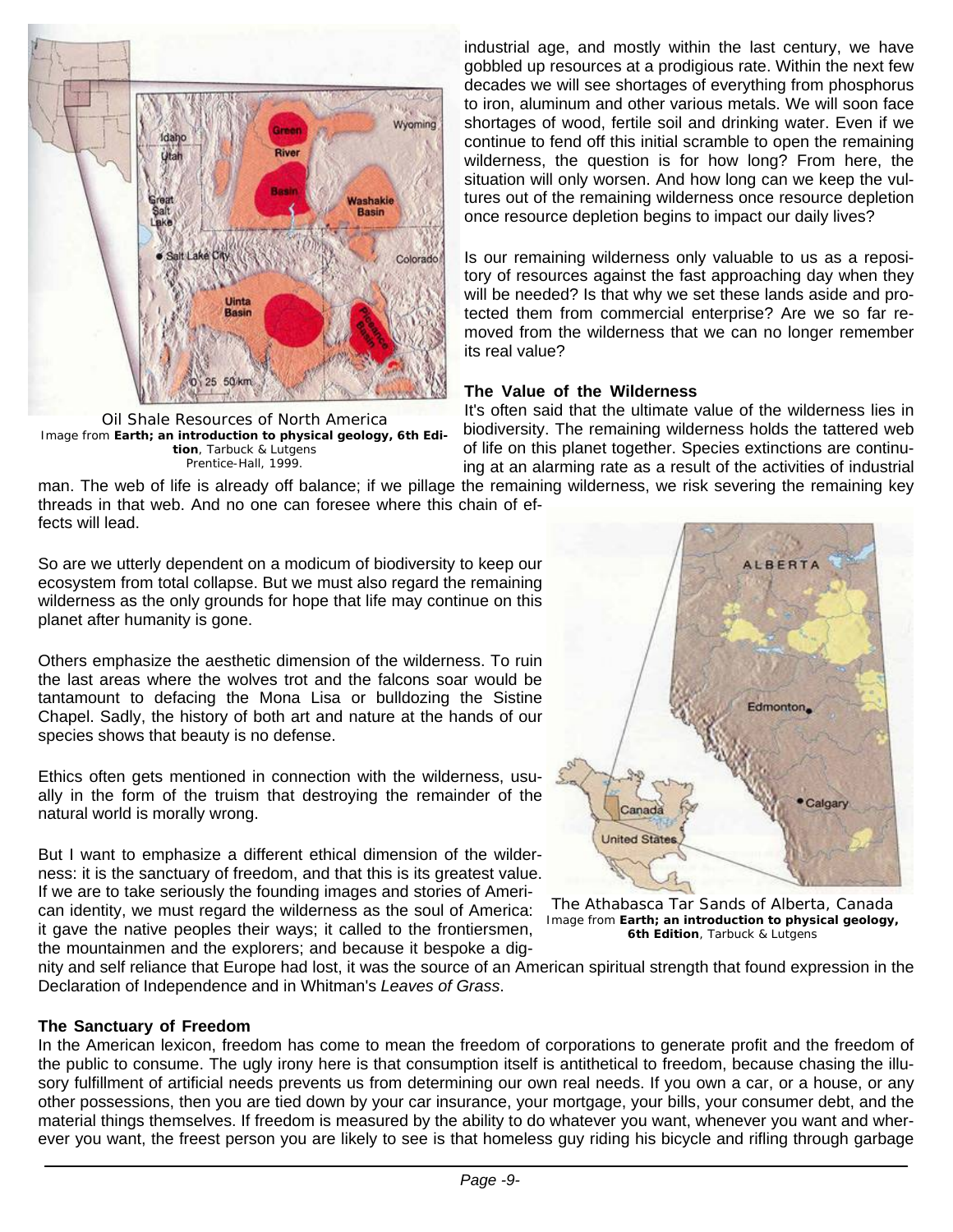bins. He has his risks and his limits, but he isn't toiling for a salary, servicing debt, or storing possessions. Is he free?

As Thoreau understood, those who have lived in the wilderness are the freest people on the planet. So long as there remains some wilderness where people can go to escape the ties that bind, freedom will retain some of its former meaning.

#### **The Enemies of Freedom**

Our economy is based upon debt and consumption. Without mounting debt to create more profit, and without more consumption to drive the whole machine, our economy would grind to a halt. We are the captives of this process, and the freedom of the wilderness is antithetical to our modern way of life. In childhood, we are loaded up with artificial needs for endless non-essential goods and services; throughout our school years we are trained to become productive servants of the economy, and perhaps the main rite of adulthood is now the (debt-financed) ownership of a car. Nowadays, before most young folks even graduate high school, they already have a credit card and a consumer debt.

The wilderness of this entire continent has been reduced to a few fragmentary enclaves of biodiversity in remote ecosystems where survival is hardest. And there are forces at work in our government that want to ban all public use of public lands, leaving them reserved for government and industry.

The knowledge of how to live in the wilderness - that is, the knowledge of how to be free - has been all but forgotten. It is a wonder that this knowledge survives at all. But it can be found in survival manuals and anthropological treatises. Tom Brown Jr. has done a very good job of assembling this knowledge and making it widely available. And if you want to read a very basic overview of the subject, you can read my article, **A Matter of Survival**. While this article leaves out a great deal, it contains the basics. If you put them into practice, then you will never have to worry about starving or going homeless, and you will have a taste of what freedom really is.

#### **GIANTS IN THEIR STEPS**

In each remaining wilderness area there are a few people who are still living the free life. They are reclusive, and it can



make contact with them. But they are to be found, particularly in the Canadian Rockies, British Colombia, the Yukon Territories and Alaska. In this region of the North American Cordillera, there is still a big open land where people can live freely. But this land is coveted for its timber and its mineral wealth. And this age of depleted resources may very well bring these remaining practitioners of freedom into conflict with modern civilization.

be very hard to

Image from **Earth; an introduction to physical geology, 6th Edition**, Tarbuck & Lutgens Prentice-Hall, 1999.

I spent many years writing a novel about this very subject, an epic entitled **Giants in Their Steps**. It explores the themes mentioned in this essay, and gives the reader a taste of true freedom - a subjective knowledge of what is at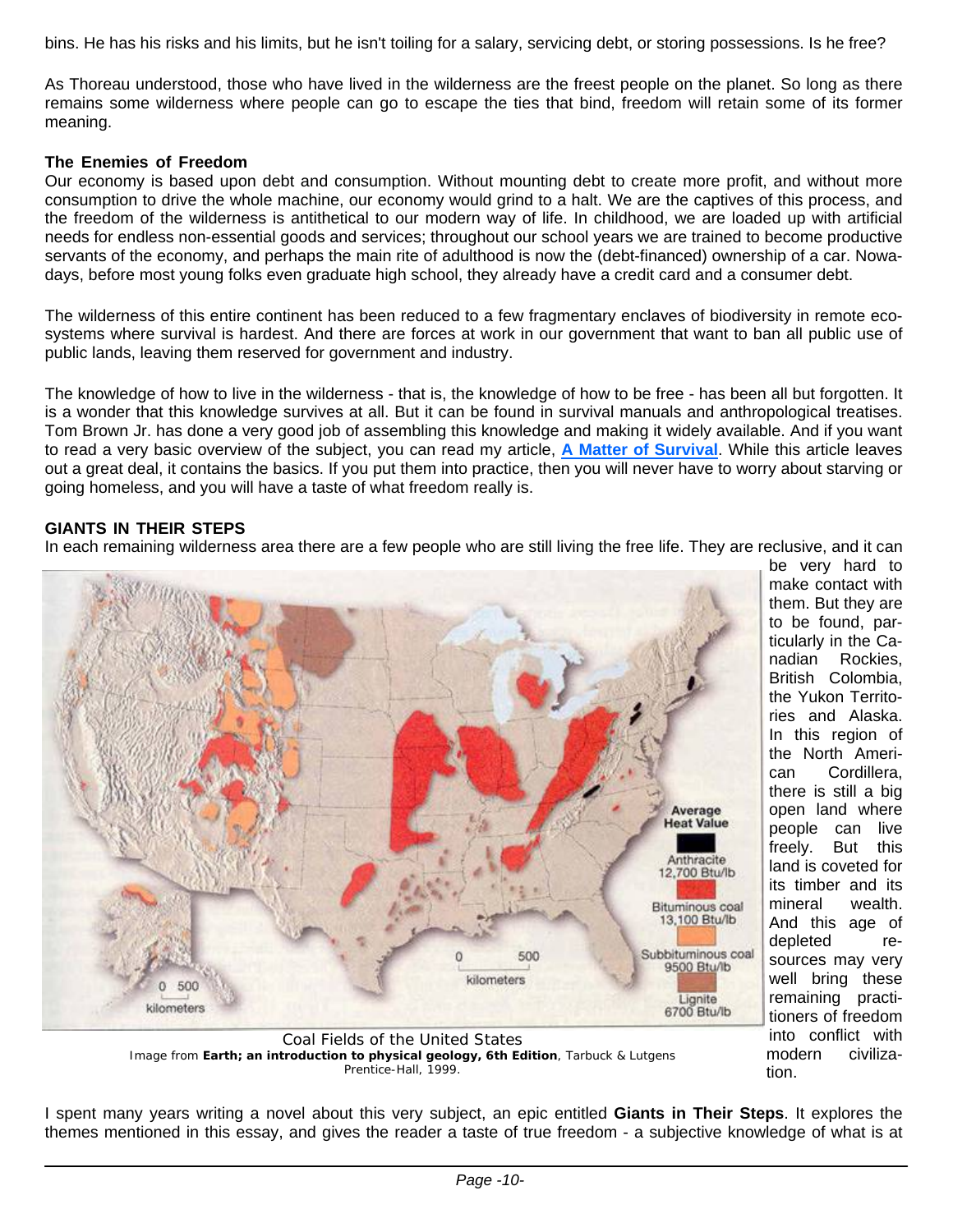risk if we do not change our relationship with nature. My hope for **Giants in Their Steps** is that it will make our shared predicament more personal, more deeply felt, and so more likely to be overcome. The book can now be purchased directly from the publisher, through amazon.com, or by special order wherever books are sold.

The years to come will be difficult, but we must learn to curb our rampant consumption. We must seek a more sustainable way of living. We must realize the true value of the wilderness. Such is the price of freedom.

<sup>1</sup> **Arctic National Wildlife Refuge, 1002 Area, Petroleum Assessment, 1998, including Economic Analysis**, Bird, Kenneth J. & Houseknecht, David W. USGS, 1998. http://pubs.usgs.gov/fs/fs-0028-01/fs-0028-01.htm or http://pubs.usgs.gov/fs/fs-0028-01/fs-0028-01.pdf

<sup>2</sup> **Ranking of the World's Oil and Gas Provinces by Known Petroleum Volume**, Klett, T.R., et al. USGS open file report 97-463, last modified August 2004. http://pubs.usgs.gov/of/1997/ofr-97-463/97463.html

<sup>3</sup> Cumulative Environmental Effects of Oil and Gas Activities on Alaska's North Slope, authors. Nat'l Academies Press, 2003. http:// books.nap.edu/openbook/0309087376/html/index.html

<sup>4</sup> **Arctic Refuge Coastal Plain Terrestrial Wildlife Research Summaries**, authors. USGS, date. http://www.absc.usgs.gov/1002/index.htm

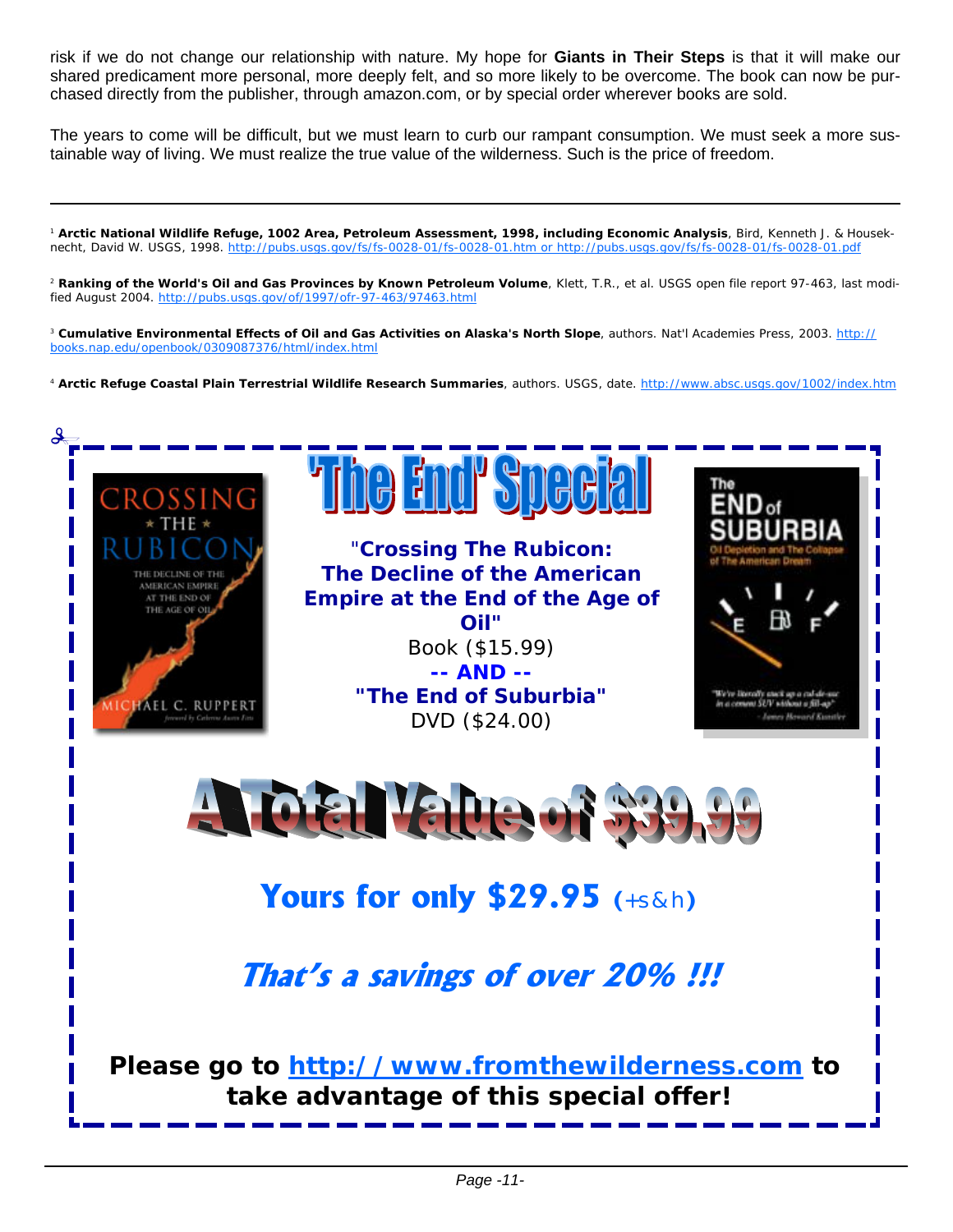# **Jurassic Park, Jurassic Park, Psuedo-events, events, and Prisons: and Prisons: The fallout from Abu Ghraib The fallout from Abu Ghraib**

## **Part VI**

### **by Stan Goff**

*[Here's the penultimate installment of Stan Goff's treatise on imperialism, persuasion, and the ethical black hole of contemporary capitalism. The piece is so full of insight that it needs no introduction. But the editors wish to add the following suggestions for further reading: On why the masses vote for the right: Millburn, M.A. and Conrad, S.D., (1996) The Politics of Denial. On the need for meaning: Viktor Frankl, Man's Search for Meaning.*

*Goff aptly quotes world-systems theorist Alf Hornborg on post-modernism: "a condition where the exhausting attitude of radical skepticism tends to give way to a structurally enforced feigned gullibility. All hope of certainty has vanished, but precisely because no pretense to power or truth can be admitted, any pretense is as good as any other…" This calls to mind a quotation from E. Martin Schotz and Vincent Salandria's History Will Not Absolve Us: Orwellian Control, Public Denial, and the Murder of President Kennedy: "One of the primary means of immobilizing the American people politically today is to hold them in a state of confusion in which anything can be believed and nothing can be known -- nothing of significance, that is." -JAH]*



*HAMMOND: How can we stand in the light of discovery and… and not act?*

*MALCOLM: What's so great about discovery? It's a violent, penetrative act that scars whatever it explores.*

The paradox of post-Enlightenment modernity. Discovery, conquest, ceaseless transformation, absolute disequilibrium.

The political Left, of which I count myself a part, has missed the driving force behind any belief system, and the very reason that the American working class (that thinks of itself mistakenly as "middle" class) - left on its own - veers inevitably into atavism and reaction in times of crisis.

Belief systems are adopted out of a desire for meaning and a need for reassurance in the face of confusion and incertitude.

"Meaning has to do with a perception of order, intelligibility, and familiarity based on a relationship of compatibility between past and present experience," says Alf Hornborg. "Fundamental to meaning are experiences of recognition and reassurance. Its opposite is an experience of chaos or arbitrariness variously referred to as anomie, alienation, or anxiety."

This has deep implications for activism and for how activists relate to the people. It is the reason we are never "rationally" persuasive on a large scale until conditions create a disruption, and even then people will integrate new information and new emotions as far as possible into a semiotic universe that has been constructed for them since birth.

Various forms of "spirituality" are a revolt against the disequilibrium / anxiety of modernity - in the overdeveloped world as both New Age mysticism and manifold species of religious fundamentalism, and in the underdeveloped world as resistance in the framework of primitive religious cosmologies.

But what is the material basis of this modern, and evermore "post-modern" system that has engendered these pre-modern reactions?

Alf Hornborg describes post-modernism as "a condition where the exhausting attitude of radical skepticism tends to give way to a structurally enforced feigned gullibility. All hope of certainty has vanished, but precisely because no pretense to power or truth can be admitted, any pretense is as good as any other… This is the structural space of Baudrillard's "political economy of the sign," Goffman's "impression management," and Lasch's "culture of narcissism."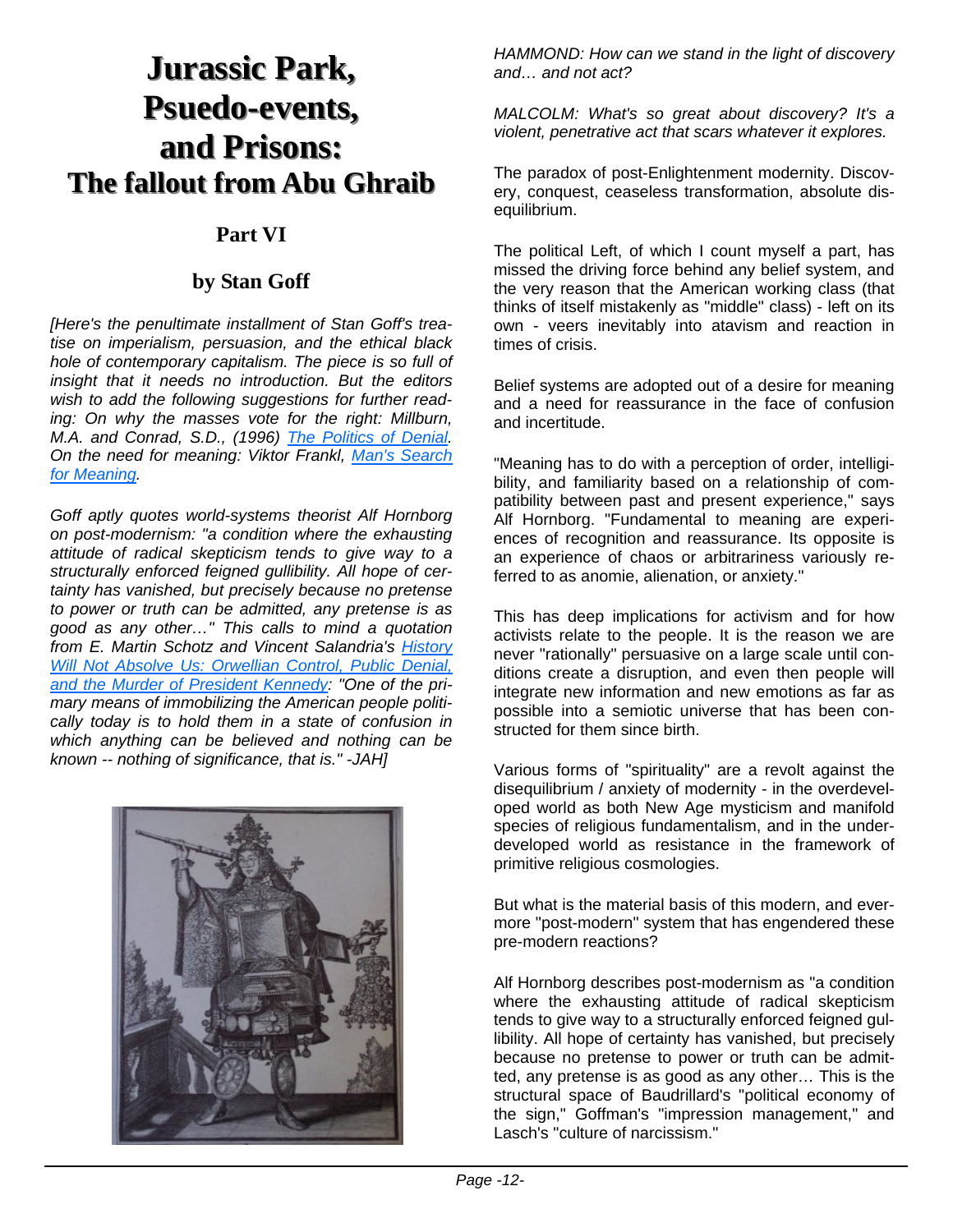It was Lasch who said, in his examination of the social and political transformations occurring as the US was re-positioned after World War II increasingly not as a producer society, but as the consumer of last instance for the world economy:

"Consumer goods spoke so loudly, in fact, that social critics began to fear that the voice of moderation and sobriety was in danger of being completely submerged in the clamorous invitation to buy, to borrow, and to spend without a second thought, and to indulge every whim as quickly as it came to mind. When Dwight Eisenhower engaged an advertising firm to promote his campaign for the presidency in 1952, many commentators objected to this packaging of a candidate by Madison Avenue-a practice that threatened to replace political discourse with advertising slogans. Mass promotion, it was now clear, would not stop with the marketing of washing machines and refrigerators. In *The Image* (1962), Daniel Boorstin pointed out that images of reality threatened to replace reality itself, so that politics came to revolve not around events but around "pseudo-events" staged for the benefit of the mass media."

Boorstin was actually coming from an early neoconservative perspective that lamented the degradation of "Western civilization" by this substitution of simulation for reality.

Erving Goffman, who coined the term "impression management," prefigures the effect of disruptions in these pseudo-events for the Bush administration, in his 1959 book *The Presentation of the Self in Everyday Life:*

"I have considered some major forms of performance disruption-unmeant gestures, inopportune intrusions, faux pas, and scenes. These disruptions, in everyday terms, are often called "incidents." When an incident occurs, the reality sponsored by the performers is threatened. The persons present are likely to react by becoming flustered, ill at ease, embarrassed, nervous, and the like. Quite literally, the participants may find themselves out of countenance. When these flusterings or symptoms of embarrassment become perceived, the reality that is supported by the performance is likely to be further jeopardized and weakened, for these signs of nervousness in most cases are an aspect of the individual who presents a character and not an aspect of the character he projects, thus forcing upon the audience an image of the man behind the mask. "

The latest example of this is the collection of scenes Michael Moore used in his wildly successful Fahrenheit 9-11 documentary, where - in violation of the unwritten law of mainstream media to never show embarrassing out-takes of prominent leaders - he shows Bush rolling his eyes cluelessly, John Ashcroft telling the make-up artists to make him look young, and Paul Wolfowitz spitting into his comb to tame his cowlick… where we can all behold these "leaders" as what they are, dangerous geeks who have bullshitted their way into power with the help of advertising psychologists and zilliondollar PR firms.

The whole pseudo-event of the "good" war in Iraq began to come apart with the photographs from Abu Ghraib prison and the subsequent release of hundreds of heretofore "dangerous" characters who were dramatically and "coincidentally" rehabilitated.

#### Goffman continues:

"In order to prevent the occurrence of incidents and the embarrassment consequent upon them, it will be necessary for all the participants in the interaction, as well as those who do not participate, to possess certain attributes and to express these attributes in practices employed for saving the show. These attributes and practices will be reviewed under three headings: the defensive measures used by performers to save their own show; the protective measures used by audience and outsiders to assist the performers in saving the performers' show; and, finally, the measures the performers must take in order to make it possible for the audience and outsiders to employ protective measures on the performers' behalf."

Here is where someone, if they intend to spoil the performance altogether, has to run up onto the stage and shout, "Bullshit!" This is what is necessary at this juncture to break the thrall of the audience, force them to accept that they've burned the price of their tickets, and send them walking out of the theater.

On May 26, Robert Fisk wrote of the breaking scandal:

"The re-writing of Iraqi history is now going on at supersonic speed. Weapons of mass destruction? Forget it. Links between Saddam and al-Qa'ida? Forget it. Liberating the Iraqis from Saddam's Abu Ghraib life of torture? Forget it. Wedding party slaughtered? Forget it. Clear the decks for both 'full (sic) sovereignty' and 'chaotic events.' This is, at any rate, according to Mr Bush. When I heard his hesitant pronunciation of Abu Ghraib as 'Abu Grub' on Monday night, I could only profoundly agree."

But we're in danger again of missing the detail. Just as the unsupervised armed mercenaries being killed in Iraq are being described by the occupation authorities as "contractors" or, more mendaciously, "civilians" - so the responsibility for the porno interrogations at Abu Ghraib is being allowed to slide into the summer mists over the Tigris River. So let's go back, for a moment, to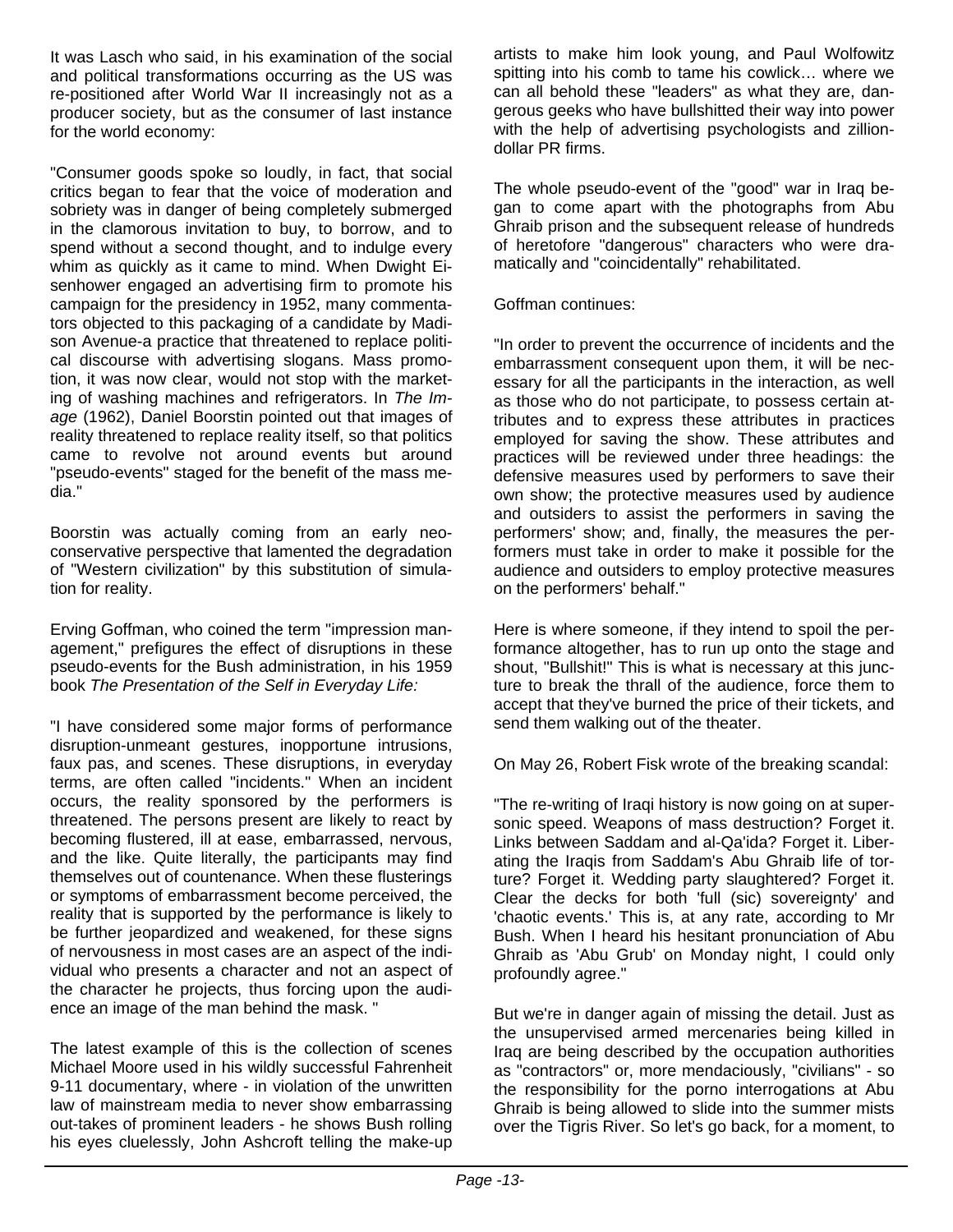the long weeks in which the Department of Bad Apples allowed its jerks to put leashes around Iraqi necks, forced prisoners to have sex with each other and raped some Iraqi lasses in the jail.

The abuses of prisoners at Abu Ghraib were known and on record, on record in the military and on record for the public, for months. Are we really to believe that the visual images alone added that much power to the reports? In fact, they did.

This confusion between image and reality has been part of American culture for so long that - like the air we breathe - we don't see it, and we don't think about it.

Christopher Lasch, in *The Culture of Narcissism - American Life in an Age of Diminishing Expectations*, published in 1979, described social phenomena very well, even though Lasch, like Freud, blamed it all on weak men and strong women. His description below, minus Lasch's goofy Freudian misogyny, is actually useful.

"Success in our society has to be ratified by publicity… all politics becomes a form of spectacle. It is well known that Madison Avenue packages politicians and markets them as if they were cereals or deodorants; but the art of public relations penetrates more deeply into political life… The modern prince [an apt turn of phrase for the current member of the Bush political dynasty] … confuses successful completion of the task at hand with the impression he makes or hopes to make on others. Thus American officials blundered into the war in Vietnam… More concerned with the trappings than with the reality of power, they convinced themselves that failure to intervene would damage American 'credibility…' [They] fret about their ability to rise to crisis, to project an image of decisiveness, to give a convincing performance of executive power… Public relations and propaganda have exalted the image and the pseudo-event."

"…confuses successful completion of the task at hand with the impression he makes or hopes to make on others…"

Remember the May 2003 pronouncement that major combat was over? It is not just the public who has come to suspend its disbelief, it is now the actors themselves.

\* \* \*

In 1994, I was running an A-Detachment in 3rd Special Forces, ODA-354 to be precise, a team that specialized in free-fall parachute infiltration and special (strategic) reconnaissance. 3rd Special Forces Group's area of operation encompassed sub-Saharan Africa and the Caribbean, and our team was specifically designated for the Dominican Republic and Haiti. So we had two language requirements on the team, Spanish and French (even though most Haitians actually speak Haitian Kreyol).

I had a communications sergeant on my team named Ali Tehrani. His father was an expatriate Iranian who'd married a German, and Ali had been raised in extremely comfortable circumstances in Europe, where his father and the society around him pushed him to fluency in English, German, Spanish, and French. Ali also spoke decent Italian. He was the most fluent French-speaker on the battalion, and a year before we were sent to Haiti with the 1994 invasion, Ali had been sent to the camps constructed by the United States military in Guantanamo Bay, Cuba, for the purpose of detaining tens of thousands of Haitians who were trying to escape the brutal repression and grinding poverty of Haiti in ramshackle boats. Ali was needed there because of his language fluency.

Ali was typical of many of the "non-white" members of Special Forces in two respects. He was demonstrably patriotic - compelled, it seemed, to prove his devotion to the American security state - and he adopted the prevailing attitude within much of Special Operations of Negrophobia - a kind of institutional disdain for Black troops that served to bloc other "non-whites" with whites in SF. It's a peculiar mechanism of white supremacy where there is not a master-race mentality so much as a deficient-race ideology from which all others could self-exclude. This - along with an anabolic version of masculinity - served as one form of social glue in SF culture, though there were a few exceptions.

Ali's Negrophobia wasn't virulent like that I had witnessed in other SF troops. In fact, he was willing to grant exceptions among individual Black soldiers fairly easily. It was more part of his obsessive desire to fit in.

Ali had spent six months "working the camps" at Guantanamo in 1993.

When we received word of our mission to invade Haiti in 1994, he reacted violently. His revulsion toward Haitians was visceral and white-hot. Given that my own team's mission might depend on both Ali's language capabilities ("my" language was Spanish) and on our ability to establish rapport with local Haitians, Ali's outburst sent up a warning flare in front of me, and I made time to sit down with him for a long talk.

Ali was, aside from his passive racism and the simmering rage that one could always sense just below his surface, a very intelligent and sensitive man. I always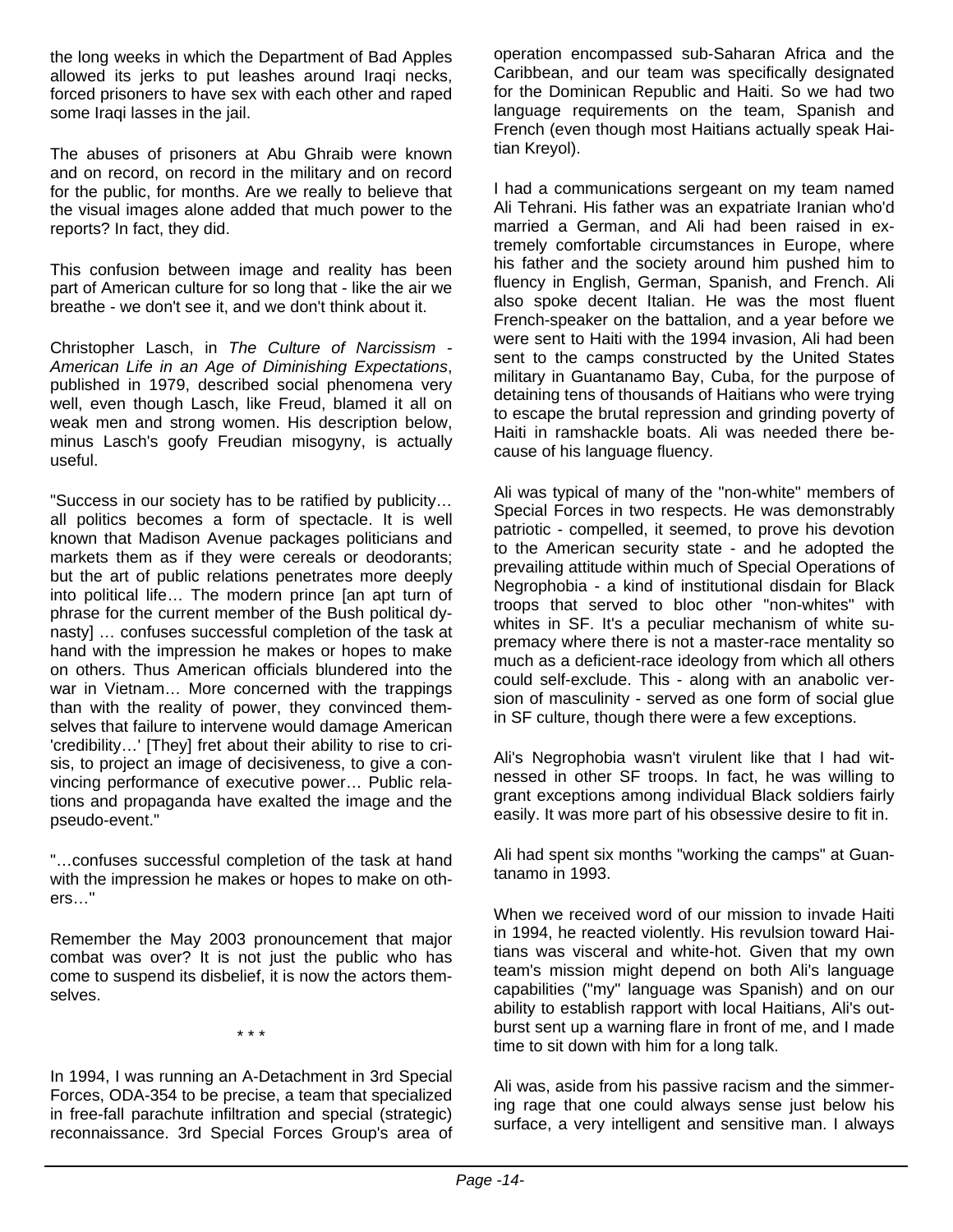suspected that he may have suffered either physical or psychological abuse as a child.

When we talked, we fairly quickly concluded together that his aversion to Haitians had something to do with the role he had been thrown into against the Haitians at the camps, the role of jail-boss, and he agreed to keep that in mind and to subordinate his conditioned reflexes on the matter to mental time-outs in order to assure that he would behave appropriately while we were on the mission in Haiti, which he did… most of the time.

But the point I'm getting to is this. The antagonism that Ali experienced as an individual toward Haitians was structured by the institutional antagonism built into the jailer-and-jailed relationship. Ali had internalized the external reality that he was a prison guard and they were the prisoners. His job was to dominate, to bend Haitians to his will, and every exercise of human agency by the Haitians threatened that. Their very humanity - that combination of independent consciousness and will - was structured by the prison-camp phenomenon to be an enemy force in relation to Ali and the other prison-keepers.

In 1971, Stanford University Professor of Psychology Phillip Zimbardo designed an experiment that would come to be known as the Stanford Prison Experiment. Subjects were recruited and paid a modest stipend, whereupon they were separated into "prisoners" and "guards," and placed in a mock prison built in a Stanford basement. The prisoners were stripped, deloused, shackled, and placed in prison clothes, while the guards were given authoritative uniforms, sunglasses, and batons. Long story short - within two days there was a near prison riot, psychosomatic illness began to break out, white middle-class kids in the role of guards became rapidly and progressively more sadistic and arbitrary, and the two-week experiment had to be abandoned after only six days… before someone was badly hurt or killed.

The experiment seemed to support the truism that "absolute power corrupts absolutely." But that conclusion serves as a description, not an explanation. It describes what happens to the individual, but it fails to account for the role of rationalization that legitimates the domination, and it completely fails to account for institutional support of that domination.

When one uses the term "systemic," she is saying that the source of this abuse is not individual moral failure, but a predictable expression of the system and its structures.

The abuses of detainees, by US troops, by CACI International and Titan Corporation mercenaries, and by the CIA in Iraq, was "systemic."

But in the same way that the system found an expression in the thoughts and emotions of Ali Tehrani, in the same way that the structure of domination and subjection pushed him to rationalize away his shared humanity with his Haitian captives, we can now see in the leering grins of the Abu Ghraib prison guards, who are regular people - like the experimental subjects in the Stanford Prison Experiment - who quickly learned to behave as sadistic torturers. The military has admitted that 60% of these detainees are neither combatants nor threats.

People were not only humiliated and forced to pose in degrading positions with each other naked. They were forced to masturbate in front of taunting guards. Some were sodomized with foreign objects. It appears that some were also beaten to death during interrogation one whose body was put on ice for a day then carted away the next on a litter with a faked intravenous infusion in the arm.

Now the cover stories are being spun out like webs.

We are being asked to believe that:

(1) The only abuse that occurred against anyone detained by American forces in Iraq was photographed and reported.

(2) No abuses occurred anywhere that were not photographed or reported.

(3) The one percent of US troops who are the "bad apples" all happen to serve together in the same unit… the unit that is the only one guilty, and that happened to get caught because of the photographs.

(4) The aggressive investigation now being proclaimed by everyone from George W. Bush to CENTCOM, about abuses that were already on record in the military (an internal investigation had already been launched in February by Major General Antonio M. Taguba, but was kept from the public), would have happened had the photographs and story not been aired on national television.

(5) The military was not attempting to cover up their own investigation, and that they would have informed the public of these abuses even had Seymour Hersh not put the whole miserable episode into print.

(6) The military did not cover anything up in the two weeks between the time CBS warned them that they were going to air an expose and when they actually did air it.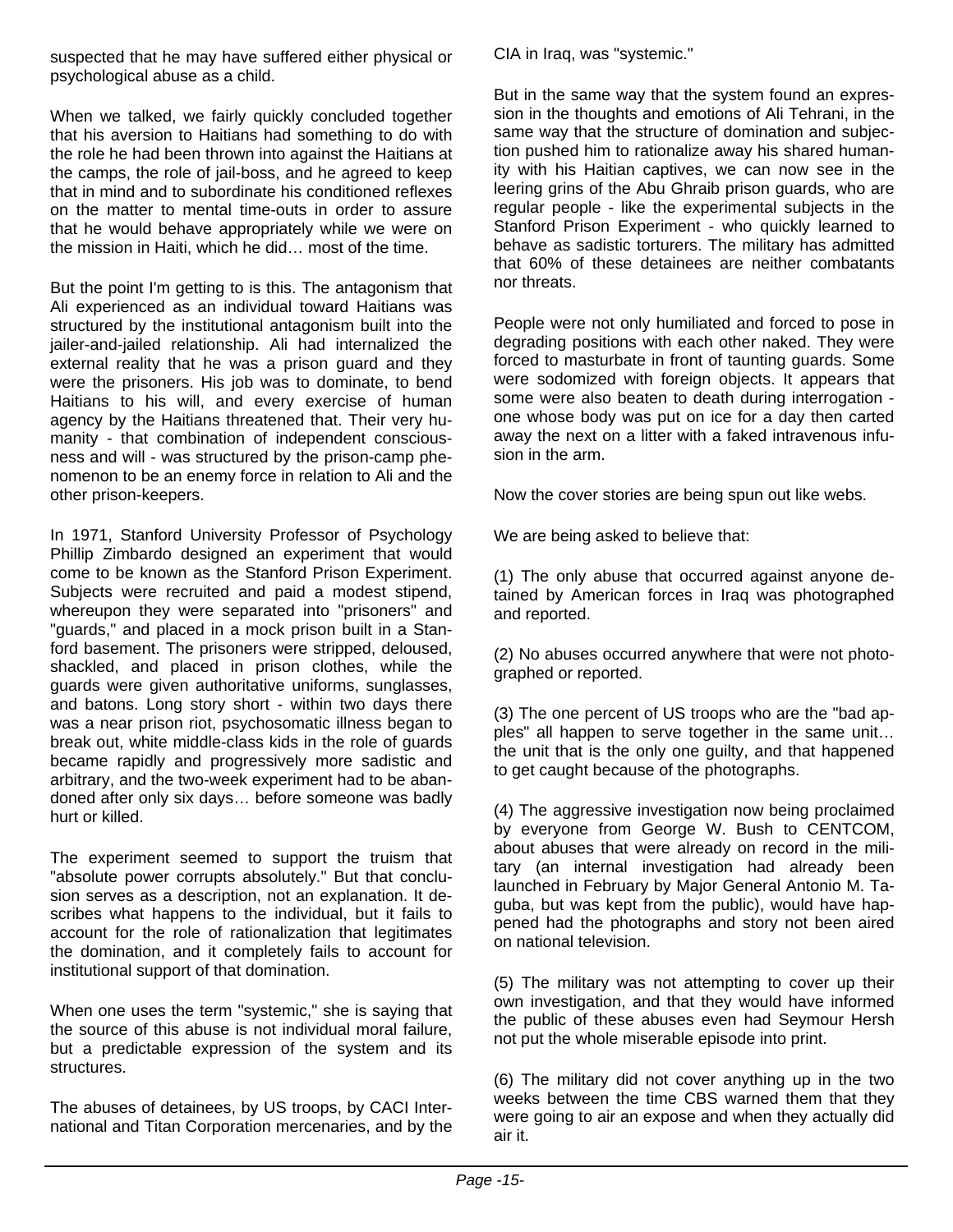(7) No one in the chain of command above Brigadier General Janis Karpinski is responsible for the failure to halt these abuses, even though Lieutenant General Ricardo S. Sanchez was informed of the investigation of these abuses, complete with sworn statements and photographs, by General Taguba last February.

Other abuses and violations of the Geneva Conventions and Laws of Warfare are already on record, some with videos available on the web, such as:

(1) Shooting people who are clearly not armed and who are engaged in no threatening behavior.

(2) Shooting into ambulances.

(3) Shooting wounded people who are not armed.

(4) Shooting wounded people who are obviously no longer capable of fighting.

(5) Shooting into crowds.

There has never been a Stanford Military Occupation Experiment to complement the Stanford Prison Experiment, unless we just count the military occupations themselves. There is a structured, systemic antagonism between an occupying military and the people whose land they occupy. And there will be no investigations of any of it, because there never are, unless and until the American public is confronted with them.

The National Command Authority and its cheerleaders cannot say out loud… this is what we are doing, and it can't get done unless we dehumanize the occupied. This reality, this system, will express itself in the thoughts and emotions of you, the troops who carry it out, because this military occupation is in a sense making a prison of Iraq and making you, the troops, its turnkeys.

It will only be those exceptional individuals in the military who refuse to surrender their humanity - no matter how little they may understand the big picture - and who will witness. Those who do break with the system and witness are very important people, important to history, because their refusal to surrender your own moral integrity to the system may lead to our collective salvation by ending this felonious occupation. The troops who filed reports about the abuses at the Abu Ghraib prison were such exceptions.

So were Tom Glen and Ron Ridenhour.

What these images of the Abu Ghraib humiliation and torture have done in the United States is collide with the "exalted image and the pseudo-event" of the Bush propaganda apparatus, just as the images of the My Lai massacre did in 1969. That collision between the reality and the real image of war startles civilians here in the La-La Land of wide screen TV and suburban SUV's, and it shakes them out of their opiated shopper dream-state.

My Lai is what General Colin Powell was remembering when he implemented "the Powell Doctrine" for the military, which includes a co-opted press and a vigorous attempt to keep things like flag-draped coffins off of those wide screen TVs.

Many of you don't remember My Lai.

On March 16, 1968, units of the Americal Division, to which Powell was assigned as a staff officer in Chu Lai, entered a Vietnamese village called My Lai and spent four hours raping women, burning houses, then finally massacring men, women, and children - including infants whom dying women tried to shield with their own bullet-riddled bodies. The massacre was stopped by a Georgia-born helicopter pilot named Hugh Clowers Thompson who landed his chopper between the few surviving Vietnamese and the blood-intoxicated soldiers, and ordered his door gunners to open fire on the Americans if they failed to stand down.

A few weeks later, General Creighton Abrams, then commanding general in Vietnam, received a letter from a young Specialist-4 in the Americal Division named Tom Glen:

"The average GI's attitude toward and treatment of the Vietnamese people all too often is a complete denial of all our country is attempting to accomplish in the realm of human relations… Far beyond merely dismissing the Vietnamese as 'slopes' or 'gooks,' in both deed and thought, too many American soldiers seem to discount their very humanity; and with this attitude inflict upon the Vietnamese citizenry humiliations, both psychological and physical, that can have only a debilitating effect upon efforts to unify the people in loyalty to the Saigon government, particularly when such acts are carried out at unit levels and thereby acquire the aspect of sanctioned policy… [American soldiers attack Vietnamese] for mere pleasure, fire indiscriminately into Vietnamese homes and without provocation or justification shoot at the people themselves… Fired with an emotionalism that belies unconscionable hatred, and armed with a vocabulary consisting of 'You VC,' soldiers commonly 'interrogate' by means of torture that has been presented as the particular habit of the enemy. Severe beatings and torture at knife point are usual means of questioning captives or of convincing a suspect that he is, indeed, a Viet Cong… It would indeed be terrible to find it necessary to believe that an American soldier that harbors such racial intolerance and disregard for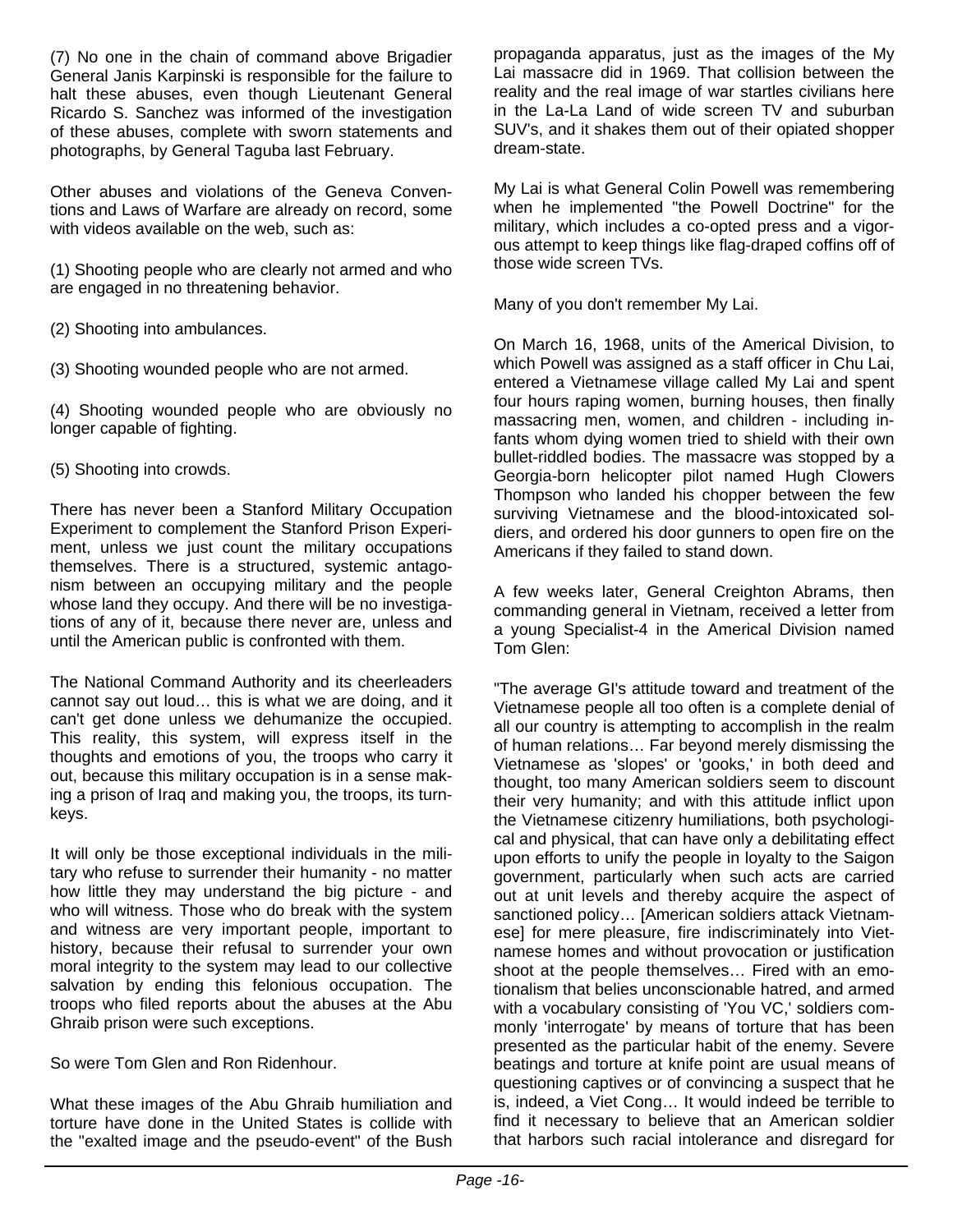justice and human feeling is a prototype of all American national character; yet the frequency of such soldiers lends credulity [sic] to such beliefs… What has been outlined here I have seen not only in my own unit, but also in others we have worked with, and I fear it is universal. If this is indeed the case, it is a problem which cannot be overlooked, but can through a more firm implementation of the codes of MACV (Military Assistance Command Vietnam) and the Geneva Conventions, perhaps be eradicated."

Glen's letter was forwarded from Abrams' office to the Americal Division and ended up with Major Colin Powell in Chu Lai.

Powell never followed up by questioning Glen, and instead ended his "investigation" of Glen's allegations after accepting uncritically the claim by Glen's commander that Glen hadn't been close enough to "the front" (whatever that was supposed to be in Vietnam) to have any knowledge of such alleged abuses. Powell then began his career as a damage-control expert in the military by writing a letter, dated December 13, 1968, in which he said, ""There may be isolated cases of mistreatment of civilians and POWs… [but] this by no means reflects the general attitude throughout the Division… In direct refutation of this [Glen's] portrayal is the fact that relations between Americal soldiers and the Vietnamese people are excellent." He went on to impugn Glen's account for having been brought to light only reluctantly and lacking sufficient detail.

This was, of course, horseshit. Abuses were systemic.

Glen had only heard through rumors about My Lai. It was another GI, Ron Ridenhour, an infantryman who was not willing to surrender his humanity to occupierracism, who finally pieced together, on his own initiative, the story of the My Lai massacre, and brought it to public light. When the photographs of the massacre were combined with Ridenhour's account, and the American public was confronted with the reality of an entire unit participating in a systematic massacre of civilians, it marked a turning point in the loss of political support in the United States for continued military occupation of Vietnam.

Powell himself admitted war crimes in his memoir, *My American Journey*, where he wrote, "I recall a phrase we used in the field, MAM, for military-age male… If a helo spotted a peasant in black pajamas who looked remotely suspicious, a possible MAM, the pilot would circle and fire in front of him. If he moved, his movement was judged evidence of hostile intent, and the next burst was not in front, but at him." Powell would also come to the defense of Brigadier General John Donaldson who had the door gunners on his own helicopter shoot Vietnamese for sport. Donaldson was exonerated, naturally, in a military investigation.

Powell not only developed as a skilled cover-up artist, he would eventually incorporate this ability to manage public perception about war as a key element in the "Powell Doctrine," which he imposed on the military and the press. He never forgot My Lai, and he has always believed that exposure of My Lai and other atrocities were responsible for the US defeat in Vietnam.

Donald Rumsfeld shares these beliefs with Colin Powell. They are both wrong. The two phenomena that collide with this Powell-Rumsfeld orientation were and are (1) the decision of their 'enemy' never to quit, and (2) the inevitability that someone who is part of the occupation force will be confronted with these contradictions between "the exalted image and the pseudo-event" and the real character of war - and that this someone will expose it in an attempt to rescue his or her own humanity.

The war in Vietnam was lost by the French and then by the Americans because they didn't belong there, and the resistance endeavored to do whatever was necessary to make that point. This is also the situation in Iraq.

So I'll leave to others the analysis of whether the troops facing courts martial are scapegoats (they are, and they are also probably guilty as hell), and whether or not the military is letting the officers off with reprimands and walking papers to prevent the fire spreading (which it is). I'll just emphasize that the war in Iraq cannot be won. Not because of the inability of US troops to fight, but because we don't belong there. And since that's the case (which I firmly believe it is) every life - Iraqi, American, or otherwise - that is lost or ruined… is wasted.

All this talk of whether Military Intelligence or the mercenaries working for CACI International or the CIA or the MP commanders were responsible is diversionary bullshit so we won't see how Iraq itself has become the Stanford Military Occupation Experiment. Because if we conclude that the problem is systemic, then the only thing to do to stop this is to walk away. And the Bush administration sent troops there for the purpose not of building democracies, but of building permanent military bases in the heart of oil country, and if they walk away, they can't rightly build bases, can they?

So we can either blithely obey and support our new Neros, or we can continue to cling to the absurd notion that the vandals can rebuild the house they just ravaged, or we can do what we might to make them walk away. Troops that come forward will play a key role in this moral imperative.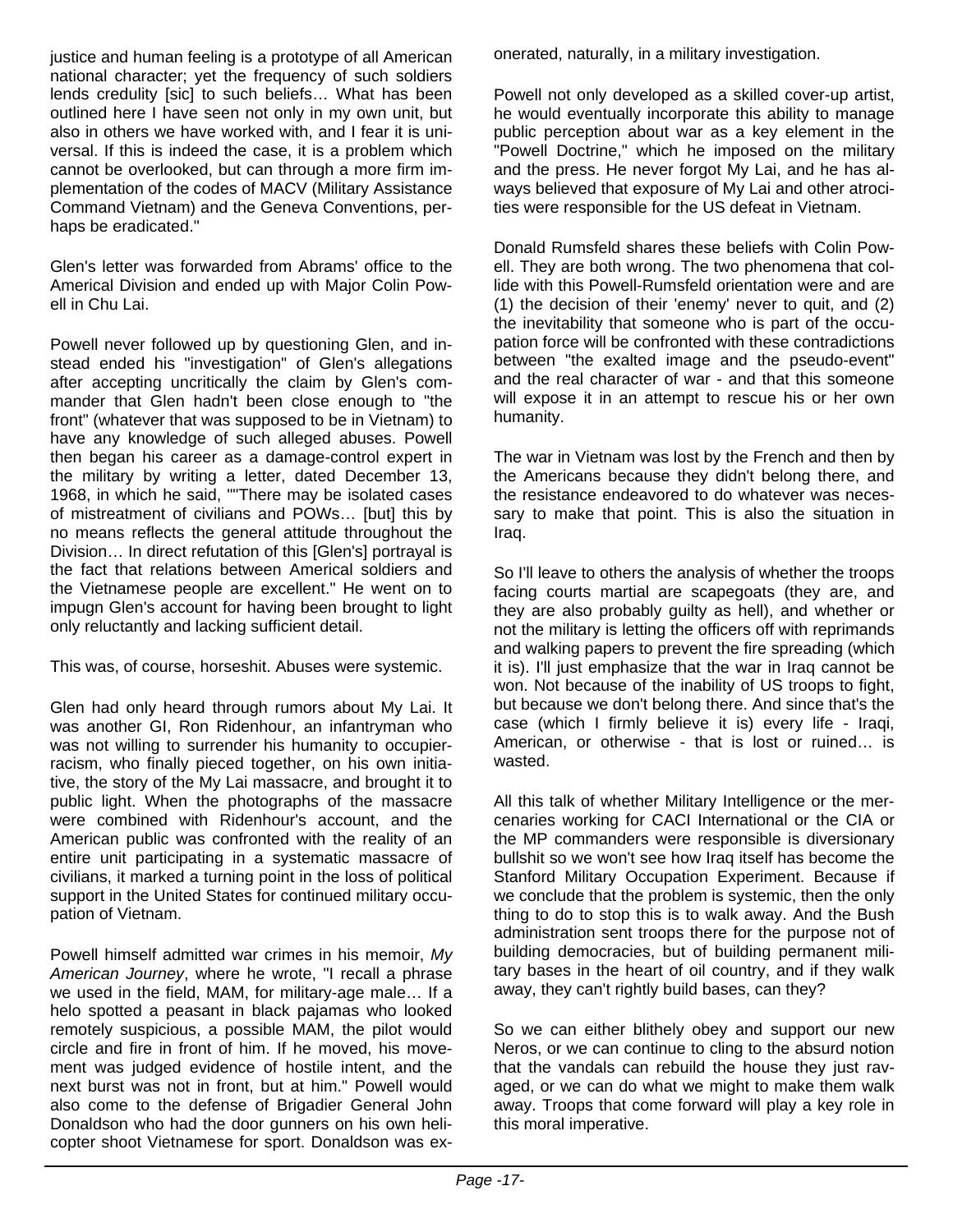Every troop that comes forward with accounts of the inhumanity of this war - while jeopardizing his or her career - is serving to hasten an end to this criminal enterprise of the Military-Petroleum Complex. These troop/witnesses will serve to hasten an end to the suffering of Iraqi families and the suffering of the families of the occupying forces. They will serve to prevent more torture, more humiliation, more suspicion and hatred, and more lives being thrown away on this imperial folly.

Every troop who keeps his secrets, who faithfully serves the system and never bears witness, can travel for the rest of his life.

She can go to Rio de Janeiro.

He can go to Bangladesh.

She can go to Lagos, or Montreal, or Tokyo, or Moscow, or Antarctica.

But no matter where he goes, there he'll be - alone with the growing weight of his own silence on his head, wrapping himself in his own rationalizations, and restlessly turning away from the faces that look back at him in the mirrors of his memory.

\* \* \*

The set collapses and exposes the half-dressed actors backstage. Their names are no longer Terrorism or Democracy, but Abu Ghraib and Fallujah… My Lai, No Gun Ri, Wounded Knee, Jenin, Jakarta, Rwanda, Mozote, Pelican Bay… killing fields and prisons.

And now to prisons.

End, Part Six



# **Mike Ruppert On Gold**

## *The Effects of PEAK OIL on the Global Economy A Radio Interview*

**Global economy is a subject near and dear to Mr. Ruppert's heart. Spend a short time listening to what Mike told a captive radio audience on Goldline's American Advisor recently. Hear what Mike has to say about the current 2005 state of affairs, especially as it concerns the ever rising gold market.** 

**The CD is an audio version only and is over 26 minutes in length.**

# Total price (\*which includes shipping and handling) is \$8.95!

\* Shipping and Handling is free for any domestic destination. Taxes may apply. See http://www.fromthewilderness.com for details.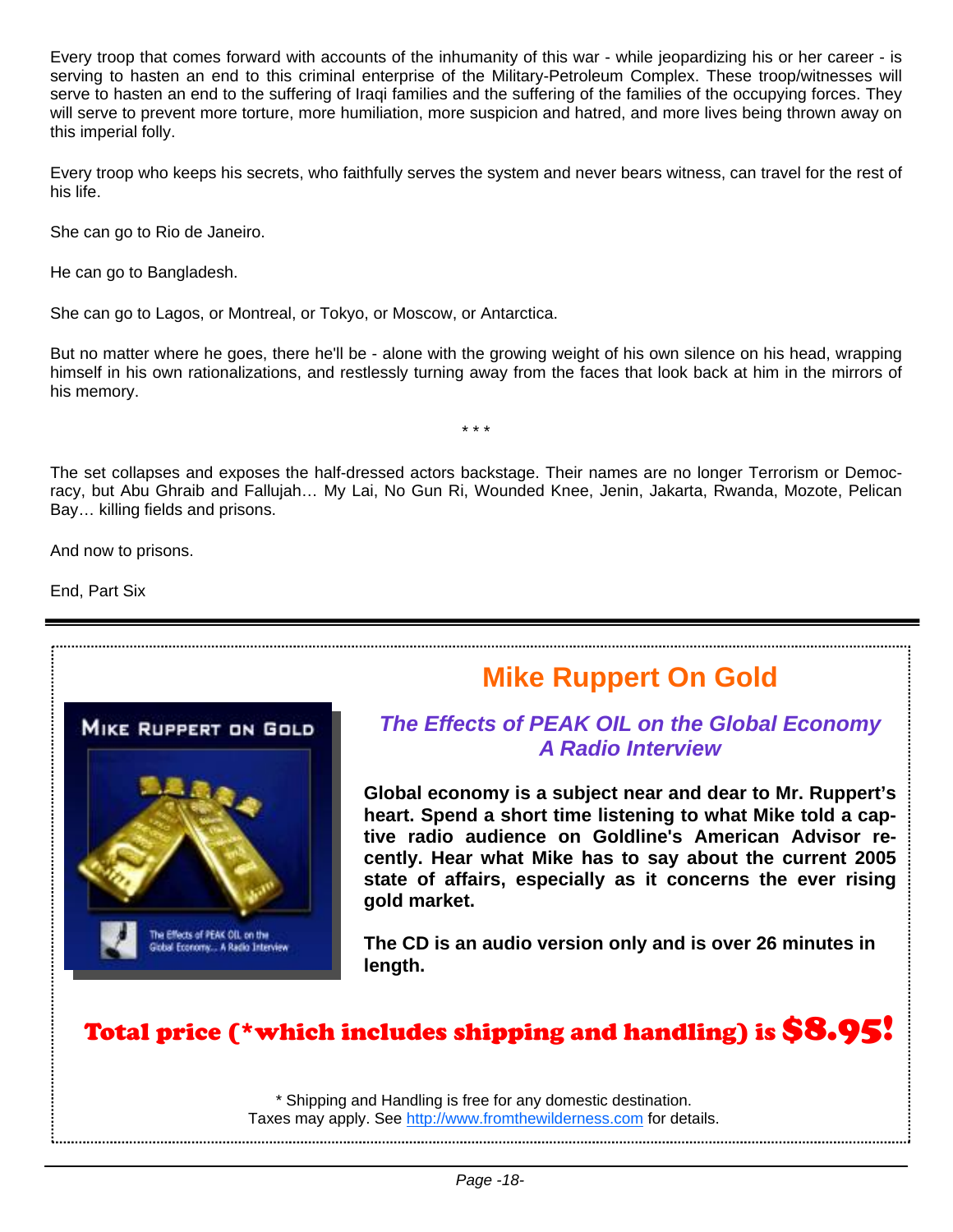# *FTW Comments on Key New Stories FTW Comments on New Stories*

**1.** 

*[Methane Hydrates remain a dubious energy source. As a solid, they do not migrate and build up reserves the way oil and natural gas do. And while deep sea research suggests that they are plentiful, there is also evidence to suggest that significant concentrations are rare. Beyond that, they require a sophisticated technology to extract. The energy needed to extract methane hydrates results in a very poor net energy profile.* 

*Beyond this, there is the possibility of methane leakage into the atmosphere. As a greenhouse gas, atmospheric methane has ten times the effect of carbon dioxide. There is also a rather remote possibility of disturbing ocean floor methane to the point that it comes out of suspension and begins to outgas into the atmosphere. Finally, there is the potential for ecological damage of the oceans themselves.* 

*It is doubtful that we will ever see more than minor extraction of methane hydrates. Yet, in our desperation to keep our economic apparatus operating at full tilt, we will reach for anything that might fuel the machinery of consumer culture, and damn the costs. -- DAP]* 

BACKGROUND BOOKS AND LINKS:

- DAN DORRITIE, KILLER IN OUR MIDST: METHANE CATASTROPHES IN EARTH'S PAST AND NEAR FUTURE
- THE NATIONAL ENERGY TECHNOLOGY LABORATORY, NATIONAL METHANE HY-DRATE PROGRAM
- HAWAII NATURAL ENERGY INSTITUTE, SEMI-NAR: CURRENT TOPICS IN METHANE HY-DRATES. TO BE PRESENTED BY STEPHEN M. MASUTANI ON MAY 5, 2005

US in race to unlock new energy source Green groups warn against moving methane hydrates from beneath seabed

David Adam, science correspondent *The Guardian*  Monday April 4, 2005

**http://www.guardian.co.uk/usa/ story/0,12271,1451542,00.html**

*[Push for 9/11 Truth. Expose the 2004 election fraud. But prepare for the oil crash. Support local and national candidates who tell the truth, like Cynthia McKinney. But prepare for the oil crash. Defy the creeping American theocracy that respects no life but the embryo, no God but the white-bearded Nobodaddy, and no peace but the silence at the tyrant's table. But prepare for the oil crash. - JAH]* 

Global Eye

**2.** 

By Chris Floyd *The Moscow Times*  Friday, April 8, 2005

**http://www.themoscowtimes.com/ stories/2005/04/08/120.html**

### **3.**

#### BACKGROUND BOOKS:

- FREDERICK CLARKSON, *ETERNAL HOSTIL-ITY: THE STRUGGLE BETWEEN THEOCRACY AND DEMOCRACY*
- BROCHURES FROM AMERICANS UNITED FOR SEPARATION OF CHURCH AND STATE

#### BACKGROUND DOCUMENTS:

- What God Has Put Asunder: James Madison Quotes On Church And State
- Jefferson's Letter To The Danbury Baptists
- Madison's Memorial & Remonstrance
- James Madison On Government-Issued Religious Proclamations
- Washington's Letter To Touro Synagogue

The Crusaders Christian evangelicals are plotting to remake America in their own image By Bob Moser 04/08/05 *Rolling Stone*

#### **http://informationclearinghouse.info/ article8499.htm**

### **4.**

*[The story surrounding the murder of Raymond Lemme is a complicated one, touching upon the software-driven vote fraud in the 2004 election, Chi-*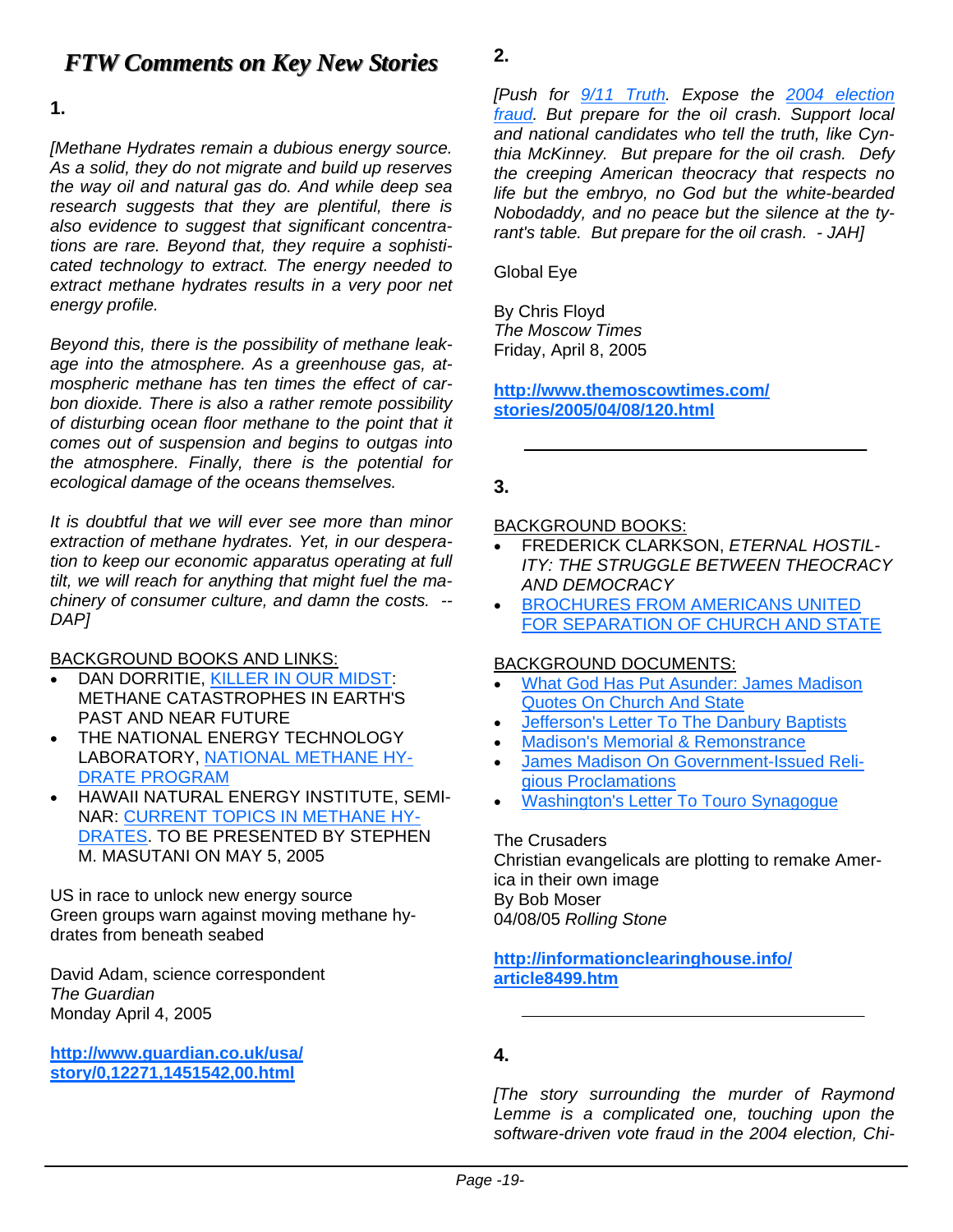*nese influence inside the neocon / Cheney network, Christian Dominionist ambitions, and the pedophilia rings that go back to the Franklin Credit Union coverup during the G.H.W. Bush administration. FTW's purpose in running this material is not to urge our readers to follow out every nuance - other sites are pursuing it including www.onlinejournal.com and the* Seminole Chronicle*. Instead, we want to point out the reach and the currency of our claims regarding the Dominionist and Saudi connections behind Ptech software:*

> *[There exists] a longstanding and politically potent Christian secret society called "The Fellowship" - with which Dick Cheney, John Ashcroft and other high US government officials are also affiliated. Wayne Madsen has established the involvement of the Fellowship in the rigging of the 2004 presidential election in the United States, and has linked Dick Cheney to that organization."*

*-- Jamey Hecht, PTECH, 9/11, and USA-SAUDI TERROR, PART I*

*Most frightening of all is that this network seems to have links back to the powerful American Christian cult known as "The Fellowship," or "The Family." This organization is tied to American 'Christian' men of high political power including John Ashcroft, Dick Cheney, George W. Bush, multiple Congressional members and prominent business leaders. Some "Family" members have stated they would love to have Osama bin Laden as a guest speaker because of the covenant he has with his followers. Doug Coe, the Family's leader who was praised by George H.W. Bush at the 1990 National Prayer Breakfast for his "quiet diplomacy," openly admires Hitler's "covenant." -- Michael Kane, PTECH, 9/11, and USA-SAUDI TERROR, PART II*

*--FTW]* 

Unrestricted Warfare: 9/11 Treason By John Caylor February 6, 2005

**http://www.insider-magazine.com/ unrestricted\_warfare.htm**

*[Resurgent Japanese nationalism is a dangerous thing: in part because the cesspool of racist ideology left over from the Axis period has never fully evaporated, and in part because it is the Japanese far-right which will benefit from American opportunism as Asian tensions build. The late Iris Chang was not only a Chinese whose truth-telling threatened the pride of reactionaries in Japan; she was also a genuine intellectual, a cosmopolitan who identified with humanity first, and a brilliant writer to whom the facts were paramount. When she died last November at the age of 36, the reading public may not have understood what had been lost. Now, however, the times are rapidly moving toward a world-system as polarized as the Cold War, but without the eerie stability of that period. As always, there will be two fundamentally opposing sides: authoritarian militarists, and everybody else. "Moderate" rightists are not merely a glad-handing demographic that has chosen a red-state lifestyle; they are the useful multitude on whom gangsters rely for either support or passive tolerance. As is clear from the recent selection of a former Nazi Youth member and Wehrmacht soldier as Pope, "conservative" forces are to be judged by asking exactly what it is they intend to conserve, and how much harm they are willing to do in its name.* 

*The Rape of Nanking was a bestseller and continues to reach millions of people in universities and libraries. But as the pattern of global warfare expands in the coming months and years, a much larger readership may come to associate Iris Chang's name with a humanist tradition in which atrocious violence is neither accepted nor forgotten.* 

*What applies to her bitter subject matter should apply to her own death as well.* 

*Ms. Chang is survived by her husband and their two year old child.* 

*Here, Online Journal editor Larry Chin offers words of solidarity and remembrance. -JAH]* 

Iris Chang and the curse of the whistleblower

 By Larry Chin  *Online Journal* Associate Editor

**http://onlinejournal.com/ Commentary/042105Chin/042105chin.html**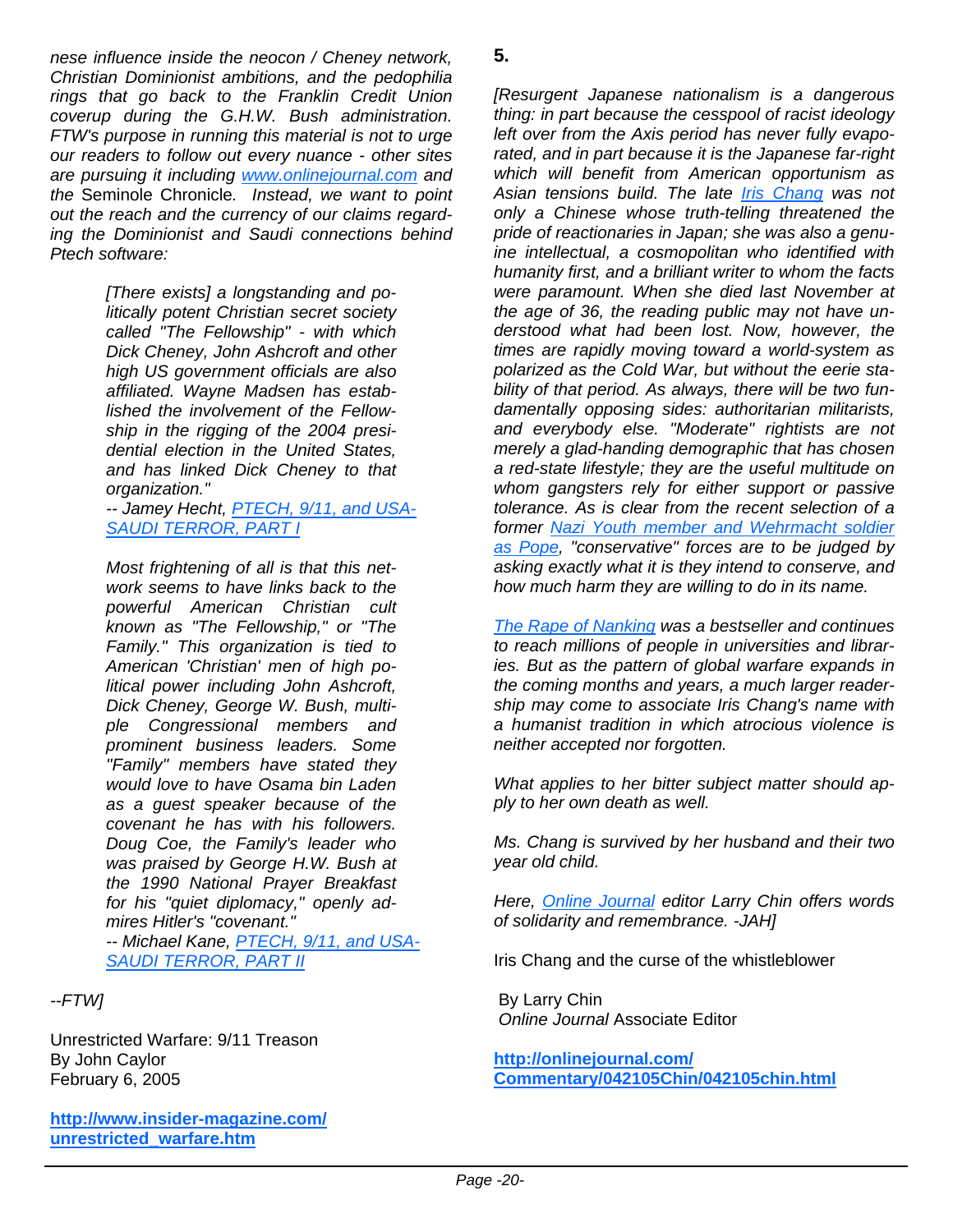# **Japan and China: A US Strategic Outlook A US Strategic Outlook for the Next Two for the Next Two Minutes Minutes**

### **By**

### **Jamey Hecht**

April 7, 2005 1200 PST *(FTW)* - **I**n "Japan and China Tensions and Washington's Asia Geopolitics," William Engdahl has written of China's recent law forbidding Taiwanese independence:

*"This is the background in which China passed its new Anti-Secession law on March 14. It was a clumsy Chinese response to an escalation of pin-prick provocations, carried out by Tokyo but quietly backed by Washington. That Beijing move played well into Washington hands as it made the position of France and Germany suddenly untenable vis-à-vis embargo lifting, and escalated regional tensions significantly, polarizing the relations between South Korea and China on the one and Japan on the other side. This is a major blow to quiet systematic efforts of those countries to build regional trade and economic cooperation."*

But French President Jacques Chirac has just announced that he has no intention of renewing the arms ban against China -- and he announced this in Tokyo right after a meeting with Koizumi. I believe that no "Beijing move" has "played into Washington hands" since Nixon.

In my view, the Japanese are more screwed than anyone in the region. Indonesia has its right wing CIA proxies, Islamic monoculture, and anti-Timorese genocide. But Japan is one vast city; Peak Oil is going to destroy it. Japan has no natural resources left. It's got more dollar exposure than anyone else in the world, and the American military is living all over it. It seems Japan is controlled by three intertwined forces: the Pentagon, the right-wing Yakuza organized crime gangs, and international capital. None of those three gives a damn about the Japanese population. If the United States can **use up** Japanese wealth and Japanese geostrategic position -- rather than preserving those things so Japan can continue to consume energy -- they will. Surely the Joint Chiefs would be pleased to have China exhaust itself in a struggle with the Japanese. The Pentagon and Langley and the White House used Iraq as a war proxy against Iran for ten years and then threw it in the garbage. How great it would be to repeat this on a truly grand scale, and use Japan as an enormous sacrificial shock-absorber in an anti-China war.

The little hitlers of Abu Ghraib and Gitmo are here to teach China about human rights: "we want to push, prod, and persuade China on a positive course." Robert Marquand of the *Christian Science Monitor* writes:

*"The internal evolution of China is still undefined," Rice told an audience at Sophia University in Tokyo. "Issues of freedom of religion, human rights... Taiwan... are matters of concern that could take a wrong turn... and... we want to push, prod, and persuade China on a positive course."*

*Analysts were quick to note that geographically, alliances with South Korea, Japan, and India appear to "encircle China," as one source noted. Rice herself stated that "these alliances are not against China, but are 'values-based relationships' " among states that have already chosen to be democratic and open.*

*Japan will be the umbrella for the US Asian presence since the US and Japan have "already chosen" a common set of values and understandings, Rice said. 1*

Not a word of this is true. The Koreans want the Americans to get the hell out: Korea Is One. America's Pacific alliances are indeed intended to "encircle China" until that becomes too energy-expensive. While America does enjoy a limited alliance with India because of a shared heritage of British influence, that relationship has been largely ruined by decades of grimly cynical US-Pakistani ties (which also, ironically, helped to drive India into the arms of the BJP, a rightist Hindu Nationalist party). Japan is on our side because our grandparents defeated it in a war fifty years ago.

Everything about these remarks (even the childish alliteration) suggests that Rice is a substitute, that State has no role left to play in foreign policy, and that whatever the US actually does will depend on three things: how the dollar-exposed Asian countries play their monetary hand, how far and how fast oil prices increase, and the unpredictable course of intra-Asian regional hostilities.

<sup>1</sup> One does not "choose" one's "values and understandings," nor do those terms mean anything on their own. You may well choose the actions which accord with your values, but you don't choose your values themselves: there is no value-free spot on which to stand and choose among competing values. If I seem to choose compassion, I do so because I am already compassionate. The voluntary part of values is the part where you do something about it.